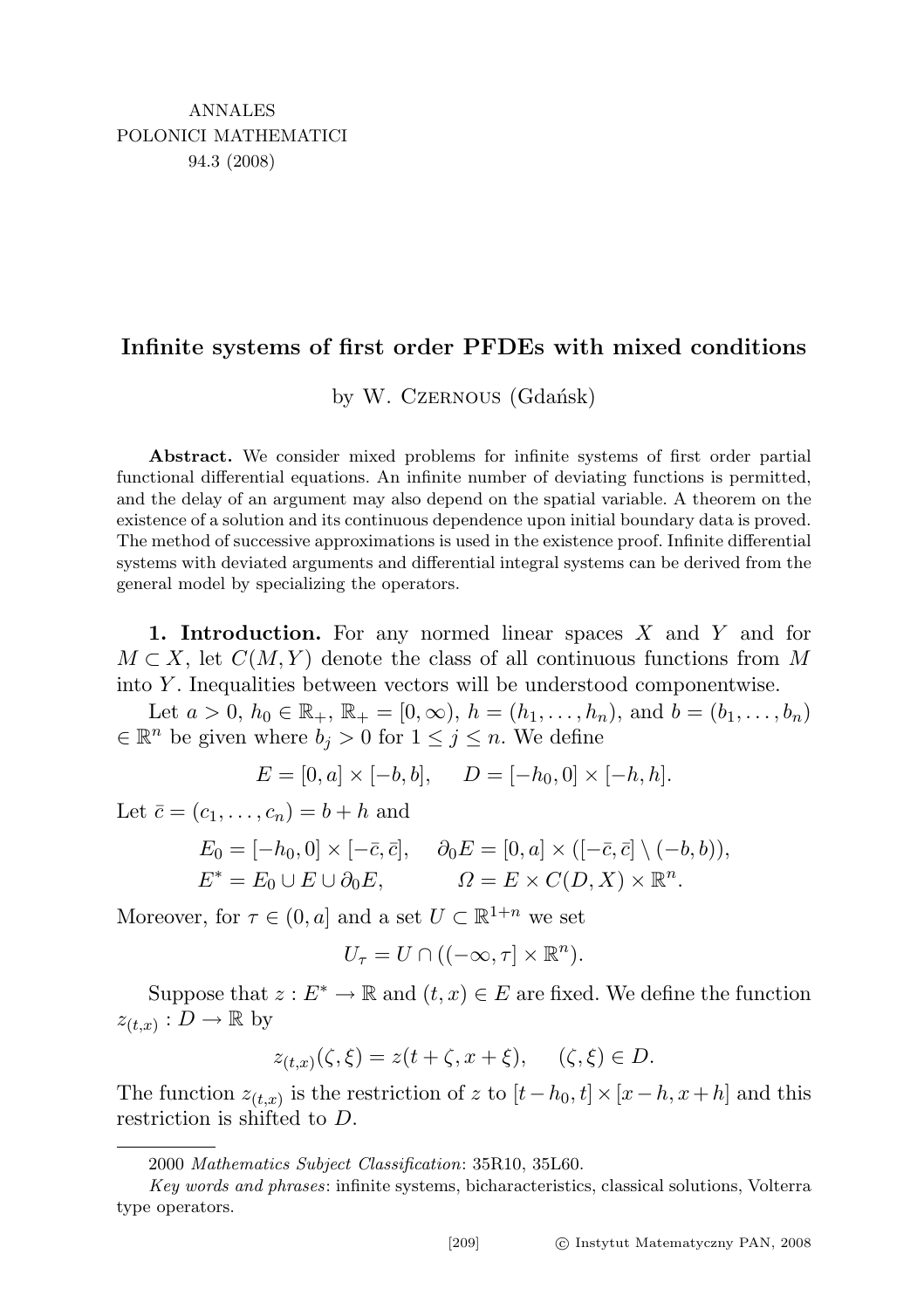Let  $S$  be an arbitrary set of indices and let

 $X = \{p = \{p_s\}_{s \in \mathcal{S}} : p_s \in \mathbb{R} \text{ for } s \in \mathcal{S} \text{ and } ||p|| = \sup\{|p_s| : s \in \mathcal{S}\} < \infty\}.$ We will denote by  $M_{m \times k}$  the class of all  $m \times k$  real matrices. For  $y =$  $(y_1, ..., y_m) \in \mathbb{R}^m$  and  $A = [a_{ij}]_{i=1,...,m, j=1,...,k} \in M_{m \times k}$  we put

$$
||y|| = \sum_{j=1}^{m} |y_j|
$$
 and  $||A|| = \max_{1 \le j \le k} \sum_{i=1}^{m} |a_{ij}|$ .

The product of two matrices is denoted by "∗", and the scalar product in  $\mathbb{R}^m$  by "∘". If  $A \in M_{m \times k}$ , then  $A<sup>T</sup>$  is the transpose matrix. We next define

$$
X^{m} = \{ y = \{ y_{s} \}_{s \in \mathcal{S}} : y_{s} \in \mathbb{R}^{m}, s \in \mathcal{S}; ||y|| = \sup \{ ||y_{s}|| : s \in \mathcal{S} \} < \infty \}
$$

and

$$
X^{m \times k} = \{ A = \{ A_s \}_{s \in \mathcal{S}} : A_s \in M_{m \times k}, \ s \in \mathcal{S};
$$
  

$$
||A|| = \sup \{ ||A_s|| : s \in \mathcal{S} \} < \infty \}.
$$

For  $\eta \in X^m$  we will write  $(\eta_{1,s}, \ldots, \eta_{m,s}) = \eta_s$ . Let  $\|\cdot\|_{\xi}, \|\cdot\|_{(\xi)}, \|\cdot\|_{D}$  denote the supremum norms in  $C(E_{\xi}^*, X), C(E_{\xi}, X^m), C(D, X)$ , respectively. For a domain  $U \subset \mathbb{R}^{1+n}$  and for functions  $z: U \to X$ ,  $u: U \to \mathbb{R}^n$  of the variables  $(t, x)$  we will write

$$
\partial_t z = \{ \partial_t z_s \}_{s \in \mathcal{S}}, \quad \partial_x z = \{ \partial_x z_s \}_{s \in \mathcal{S}} = \{ (\partial_{x_1} z_s, \dots, \partial_{x_n} z_s) \}_{s \in \mathcal{S}},
$$
  

$$
\partial z = (\partial_t z, \partial_x z), \quad \partial_t u = (\partial_t u_1, \dots, \partial_t u_n)^T, \quad \partial_x u = [\partial_{x_j} u_i]_{i,j=1,\dots,n},
$$

provided that the derivatives exist.

Let

$$
f: E^* \times C(D, X) \times \mathbb{R}^n \to X, \quad \varphi: E_0 \cup \partial_0 E \to X, \alpha_0 = {\alpha_{0,s}}_{s \in S} : E \to X, \quad \alpha' : E \to X^n
$$

be given functions. We write  $\alpha_s = (\alpha_{0,s}, \alpha'_s)$ . For a function  $z : E^* \to X$  and a point  $(t, x) \in E$ , we write

$$
z_{\alpha(t,x)} = \{(z_s)_{\alpha_s(t,x)}\}_{s \in \mathcal{S}}.
$$

We consider the system of functional differential equations

(1) 
$$
\partial_t z_s(t,x) = f_s(t,x,z_{\alpha(t,x)},\partial_x z_s(t,x)), \quad s \in \mathcal{S},
$$

with the initial boundary condition

(2) 
$$
z(t,x) = \varphi(t,x) \quad \text{on } E_0 \cup \partial_0 E.
$$

For  $\xi \in \mathbb{R}$ ,  $0 < \xi \le a$ , we define a classical solution  $\tilde{z}: E_{\xi}^* \to X$  of the term (1) (2) to be a continuous function satisfying the system (1) on F system  $(1)$ ,  $(2)$  to be a continuous function satisfying the system  $(1)$  on E, the condition (2), and having the derivatives  $\partial_t \tilde{z}_s, \partial_x \tilde{z}_s, s \in \mathcal{S}$ , at every point of E. In fact, higher regularity of solutions is proved in this paper (see p. 213 for the definition of the relevant function space).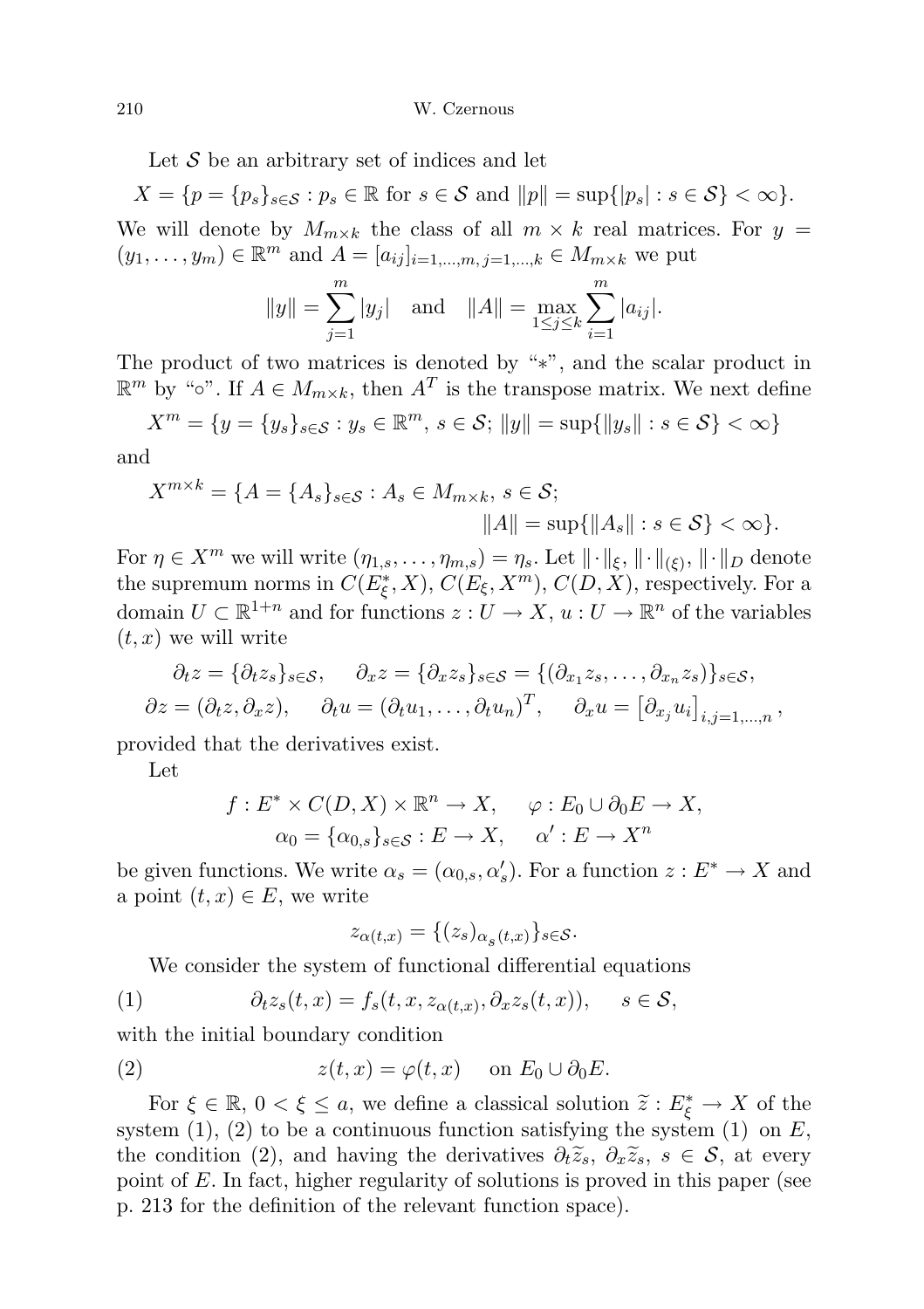Note that our hereditary setting contains well known delay structures as particular cases.

EXAMPLE 1.1. Suppose that  $\widetilde{f}: E \times X \times \mathbb{R}^n \to X$  is a given function. Set  $f_s(t, x, w, q) = \tilde{f}_s(t, x, w(0, 0), q), s \in \mathcal{S}$ , then

$$
f_s(t, x, z_{\alpha(t,x)}, \partial_x z_s(t,x)) = f_s(t, x, z(\alpha(t,x)), \partial_x z_s(t,x)), \quad s \in \mathcal{S},
$$

and (1) becomes a system with deviated variables.

EXAMPLE 1.2. For a function  $w \in C(D, X)$  and a measurable set  $B \subset D$ write  $\int_B w(\xi, y) dy d\xi = \{ \int_B w_s(\xi, y) dy d\xi \}_{s \in S}$ . For the above f we put

$$
f_s(t, x, w, q) = \widetilde{f}_s\Big(t, x, \int_B w(\xi, y) dy d\xi, q\Big), \quad s \in \mathcal{S}.
$$

Then

$$
(3) \quad f_s(t, x, z_{\alpha(t,x)}, \partial_x z_s(t,x)) = \widetilde{f}_s\Big(t, x, \int_B z_{\alpha(\xi,y)} dy \, d\xi, \partial_x z_s(t,x)\Big), \quad s \in \mathcal{S},
$$

and (1) becomes a differential integral system.

We will discuss the existence of solutions of problem (1), (2).

In recent years, numerous papers have been published, concerning first order partial functional differential equations. The following subjects have been investigated: functional differential inequalities and their applications, uniqueness of solutions to initial or initial boundary value problems, existence of classical or generalized solutions, numerical methods for functional differential equations. It is not our aim to give a full review of papers concerning the above problems. We just mention some results on the existence of solutions and cite only a few items of the vast literature.

Nonlinear evolutionary equations with first order partial derivatives have the following property: any classical solutions to initial or initial boundary value problem exist locally with respect to the time variable. This leads in a natural way to weak or generalized solutions.

Continuous solutions satisfying integral systems obtained by integrating original equations along bicharacteristics are considered in [12]. The Schauder fixed point theorem is used to prove existence results. That paper initiated the theory of first order partial functional differential equations.

Existence results for initial value problems for equations with deviated variables can be found in [1]. The Baiada method is applied there and the unknown functions depend on two variables. The paper [6] brings an existence result for quasilinear differential integral equations. The proof is based on the method of bicharacteristics.

Carathéodory solutions of quasilinear differential functional systems with initial or initial boundary conditions are investigated in [5], [16]. The method of bicharacteristics and functional integral inequalities are used in existence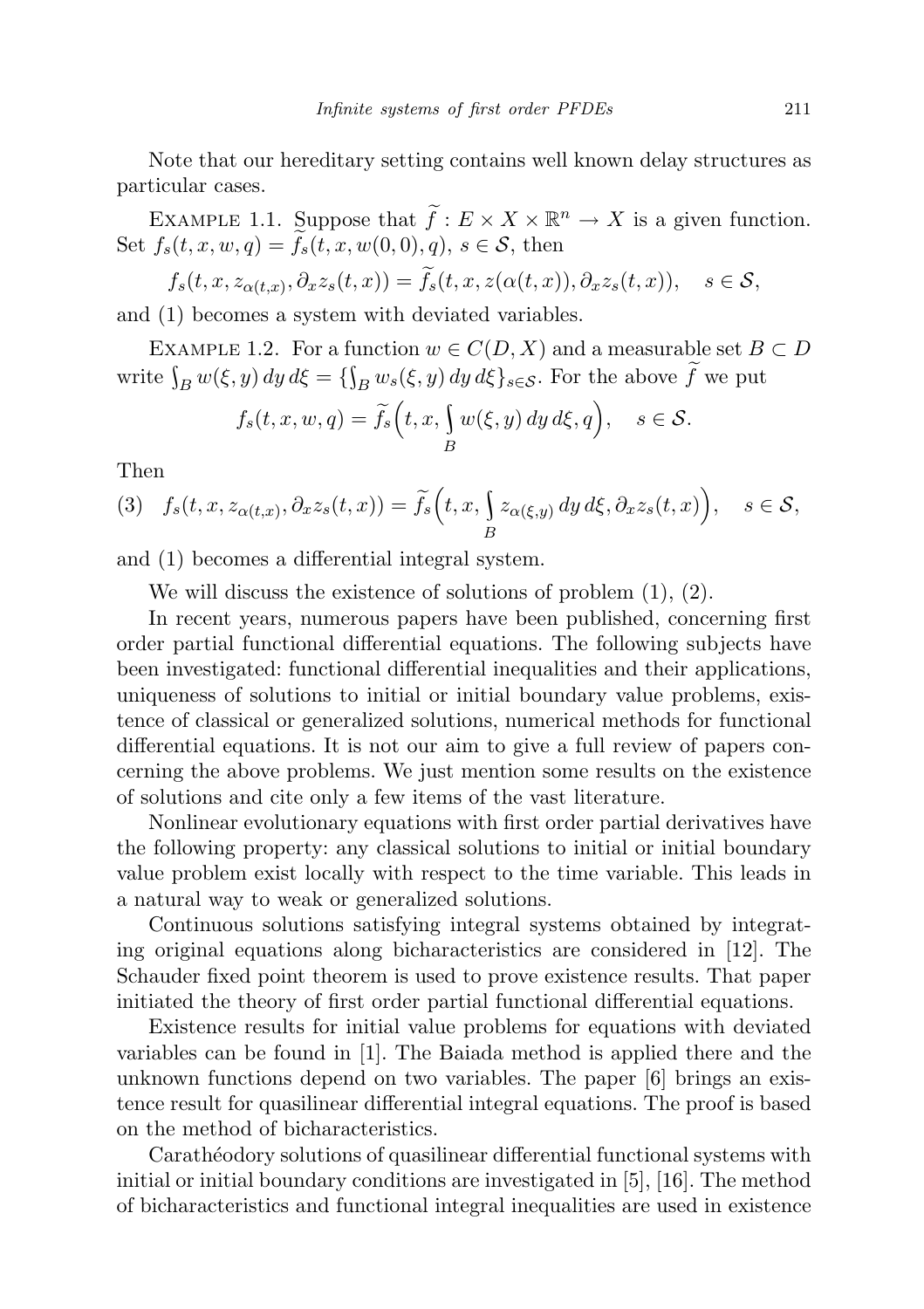proofs. Weak solutions in the Cinquini Cibrario sense are studied in [3], [11]. Existence results for nonlinear equations are obtained by using the method of quasilinearization. It consists in constructing a quasilinear system for the unknown function and for its spatial derivatives. This system is then transformed into a system of integral functional equations of Volterra type. Continuous solutions of this integral problem lead to weak solutions of the original differential problem. Existence of Carath´eodory solutions for nonlinear equations is considered in [4]; the constructive proof is based on the finite difference method. Classical solutions of nonlinear functional differential problems are considered in [2] and [8] (Chapter 2). These studies involve the method of successive approximations, introduced in [17] for systems without functional dependence. On each step of this method, differential problems without functional dependence arise. The existence of a sequence of successive approximations follows from a classical theorem. Partial differential inequalities are used in the proof of convergence of the successive approximations.

The work [14] initiated the theory of infinite systems of first order partial differential functional equations. Sufficient conditions are given in [14] for the existence of classical solutions to a generalized Cauchy problem

(4) 
$$
\begin{cases} \partial_t z_i(t,x) = G_i(t,x,z,\partial_x z_i(t,x)), \\ z_i(a_i,x) = \chi_i(x) \quad \text{for } x \in \mathbb{R}^n, \end{cases} i = 0,1,2,\ldots.
$$

The variable z represents the functional argument in the system. The proof of the existence of solution is based on the following idea. A set  $X_c$  is constructed, which is a closed subset of the Banach space consisting of sequences  $z = \{z_i\}_{i=0}^{\infty}$  of the bounded continuous functions  $z_i : [-c, c] \times \mathbb{R}^n \to \mathbb{R}$ . For  $u \in X_c$ , consider the classical Cauchy problems

(5) 
$$
\partial_t z_i(t, x) = G_i(t, x, u, \partial_x z_i(t, x)), \quad z_i(a_i, x) = \chi_i(x), \quad x \in \mathbb{R}^n
$$

where  $i = 0, 1, \ldots$ . Let us denote by  $Tu = \{T_i u\}_{i=0}^{\infty}$  the solution of (5). The set  $X_c$  has the following property:  $Tu \in X_c$  and T has exactly one fixed point  $\widetilde{u} \in X_c$ . This  $\widetilde{u}$  is a classical solution of (5).

It is clear that the result from [14] can be extended to initial boundary value problems. The above existence result can be characterized as follows: the theorem has simple assumptions and the proof is very natural. Unfortunately, only a small class of problems are covered by this theorem. It is not applicable to differential problems with deviated variables nor to differential integral systems with right-hand sides given by (3).

Note that we have different models of functional dependence in (1) and (3). There are existence results for nonlinear problems  $([2], [13], [16])$ where the right-hand sides of the equations are superpositions of functions defined on a finite-dimensional Euclidean space and operators of Volterra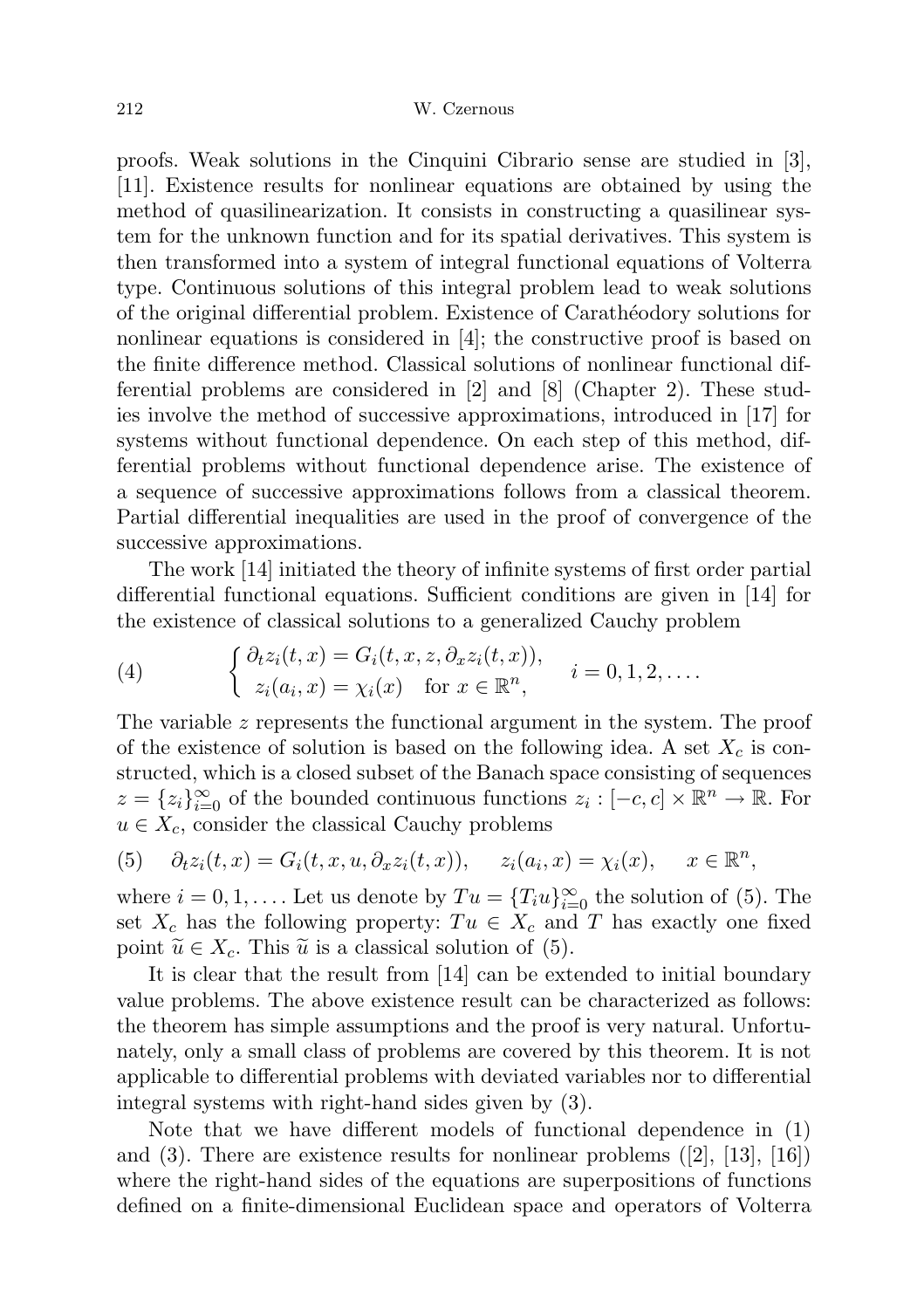type. The main assumptions in the existence theorems concern the operators of Volterra type, and are inequalities for norms in function spaces. Comparisons between different models of functional dependence are presented in [7].

Functional differential inequalities generated by infinite systems are investigated in [9], [15]. Uniqueness of solutions and continuous dependence on given functions are consequences of comparison theorems.

For further bibliography on partial differential functional equations and applications, see the monographs [8], [18].

This paper continues the author's study [3] of hyperbolic differentialfunctional equations, and generalizes some results of [10]. We now consider a more general form of functional dependence. Our approach admits equations with deviated argument, where the delay depends on all variables, not only on  $t$ , as was the case in former studies.

The paper is organized as follows. The notion of bicharacteristics for problem (1), (2) and their properties are presented in Section 2. Then the initial boundary value problem is transformed into a system of integral functional equations. This system is solved in Section 3 by the method of successive approximations. The main existence result and continuous dependence of solutions on the initial boundary functions are proved in Section 4.

2. Bicharacteristics. The following function spaces will be needed in our considerations.

Given  $s = (s_1, s_2) \in \mathbb{R}^2_+$ , we denote by  $C^{1,L}[s]$  the set of all functions  $\varphi \in C(E_0 \cup \partial_0 E, X)$  such that

$$
|\partial_t \varphi(t, x)| + ||\partial_x \varphi(t, x)|| \le s_1,
$$
  

$$
|\partial_t \varphi(t, x) - \partial_t \varphi(\bar{t}, \bar{x})| + ||\partial_x \varphi(t, x) - \partial_x \varphi(\bar{t}, \bar{x})|| \le s_2[|t - \bar{t}| + ||x - \bar{x}||]
$$

on  $E_c^*$ .

For fixed  $\varphi \in C^{1,L}[s], 0 < c \le a$ , and  $d \in \mathbb{R}_+$  with  $d \ge s_1$ , we consider the space  $C_{\varphi,c}^L[d]$  of all  $z \in C(E_c^*, X)$  such that  $z(t,x) = \varphi(t,x)$  on  $E_0 \cup \partial_0 E$ and

$$
||z(t, x) - z(\bar{t}, \bar{x})|| \le d[|t - \bar{t}| + ||x - \bar{x}||] \quad \text{on } E_c^*.
$$

Let  $p = (p_0, p_1) \in \mathbb{R}^2_+$  with  $p_0 \geq s_1, p_1 \geq s_2$ . We denote by  $C^L_{\varphi,c}[p;1]$  the class of all functions  $u_0: E_c^* \to X$  such that  $u_0 = \partial_t \varphi$  on  $E_0 \cup \partial_0 E$  and

$$
||u_0(t,x)|| \le p_0
$$
 and  $||u_0(t,x) - u_0(\bar{t},\bar{x})|| \le p_1[|t-\bar{t}| + ||x-\bar{x}||]$ 

on  $E_c$ .

Similarly, for such p, we denote by  $C_{\varphi,c}^L[p;n]$  the class of all functions  $u: E_c^* \to X^n$  such that  $u = \partial_x \varphi$  on  $E_0 \cup \partial_0 E$  and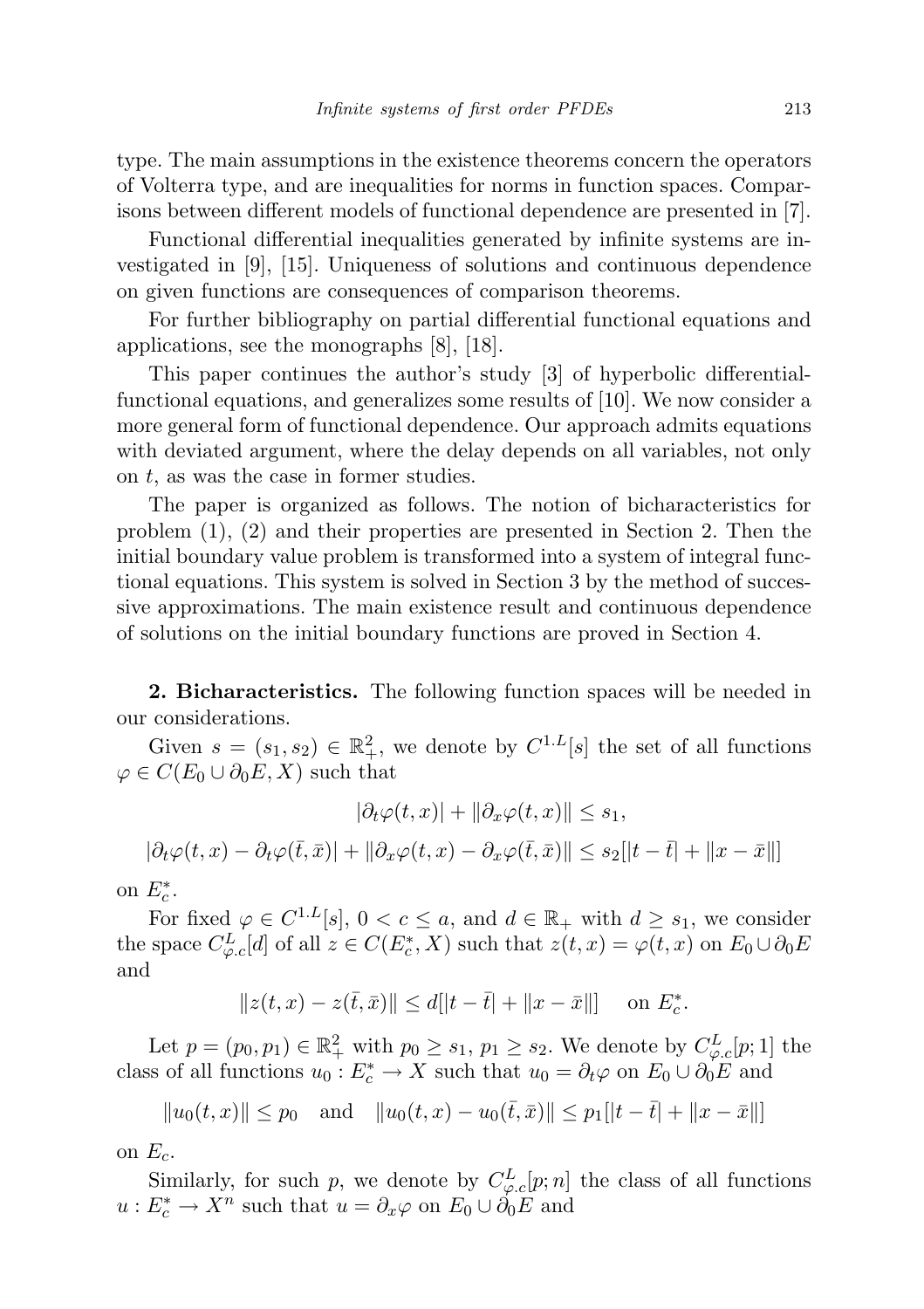## 214 W. Czernous

 $||u(t, x)|| \leq p_0$  and  $||u(t, x) - u(\bar{t}, \bar{x})|| \leq p_1[|t - \bar{t}| + ||x - \bar{x}||]$  on  $E_c$ . Write  $C_{\varphi,c}^L[p;1+n] = C_{\varphi,c}^L[p;1] \times C_{\varphi,c}^L[p;n]$ . We prove that, under suitable assumptions on f,  $\alpha$  and  $\varphi$  and for sufficiently small c, there exists a solution  $\bar{z}$  of problem (1), (2) such that  $\bar{z} \in C^L_{\varphi,c}[d]$  and  $\partial \bar{z} \in C^L_{\varphi,c}[p;1+n]$ .

We begin with assumptions on f. For  $1 \leq j \leq n$ , define

$$
\Delta_+^{(j)} = \{ (t, x) \in E : x_j = b_j \}, \quad \Delta_-^{(j)} = \{ (t, x) \in E : x_j = -b_j \},
$$
  

$$
\Delta = \bigcup_{j=1}^n (\Delta_+^{(j)} \cup \Delta_-^{(j)}).
$$

ASSUMPTION H[ $\partial_q f$ ]. The functions  $f_s: \Omega \to \mathbb{R}, s \in \mathcal{S}$ , of variables  $(t, x, w, q)$  are continuous and satisfy the following conditions:

1) the partial derivatives

$$
(\partial_{q_1} f_s(P), \dots, \partial_{q_n} f_s(P)) = \partial_q f_s(P), \quad P = (t, x, w, q), \quad s \in \mathcal{S},
$$
  
exist for  $(t, x, w, q) \in \Omega$ ;

2) the functions  $\partial_q f_s : \Omega \to \mathbb{R}^n$ ,  $s \in \mathcal{S}$ , are continuous and there are B,  $L \in \mathbb{R}_+$  such that

$$
\|\partial_q f(t, x, w, q)\| \le B \quad \text{on } \Omega
$$

and

$$
\|\partial_q f(t, x, w, q) - \partial_q f(t, \bar{x}, \bar{w}, \bar{q})\| \le L[\|x - \bar{x}\| + \|w - \bar{w}\|_D + \|q - \bar{q}\|];
$$
  
3) there is  $\kappa > 0$  such that for  $1 \le j \le n$  and  $s \in \mathcal{S}$  we have

$$
\partial_{q_j} f_s(t, x, w, q) \ge 2\kappa \qquad \text{on } [0, a] \times \Delta_+^{(j)} \times C(D, X) \times \mathbb{R}^n,
$$
  

$$
\partial_{q_j} f_s(t, x, w, q) \le -2\kappa \qquad \text{on } [0, a] \times \Delta_-^{(j)} \times C(D, X) \times \mathbb{R}^n.
$$

ASSUMPTION H[ $\alpha$ ]. The functions  $\alpha_s : E \to E$ ,  $s \in \mathcal{S}$ , satisfy the following conditions:

- 1)  $0 \leq \alpha_{0,s}(t,x) \leq t$  for  $s \in \mathcal{S}$  and there is  $r_0 \in \mathbb{R}_+$  such that  $\|\alpha(t, x) - \alpha(\bar{t}, \bar{x})\| \leq r_0[|t - \bar{t}| + \|x - \bar{x}\|];$
- 2) the derivatives  $\partial_x \alpha_{0,s}$ ,  $\partial_x \alpha'_s$ ,  $s \in \mathcal{S}$ , exist on E and there is  $r_1 \in \mathbb{R}_+$ such that

$$
\|\partial_x\alpha(t,x)-\partial_x\alpha(t,\bar{x})\| \le r_1\|x-\bar{x}\|,
$$

where  $\partial_x \alpha = {\partial_x \alpha_s}_{s \in S}$ .

Suppose that  $\varphi \in C^{1,L}[s], z \in C^L_{\varphi,c}[d], u \in C^L_{\varphi,c}[p;n].$  Fix  $s \in \mathcal{S}$  and consider the Cauchy problem

(6) 
$$
\eta'(\tau) = -\partial_q f_s(\tau, \eta(\tau), z_{\alpha(\tau, \eta(\tau))}, u_s(\tau, \eta(\tau))), \quad \eta(t) = x,
$$

and denote by  $g_s[z, u_s](\cdot, t, x)$  its solution in the classical sense. The function  $g_s[z, u_s](\cdot, t, x)$  is the sth bicharacteristic of system (1) corresponding to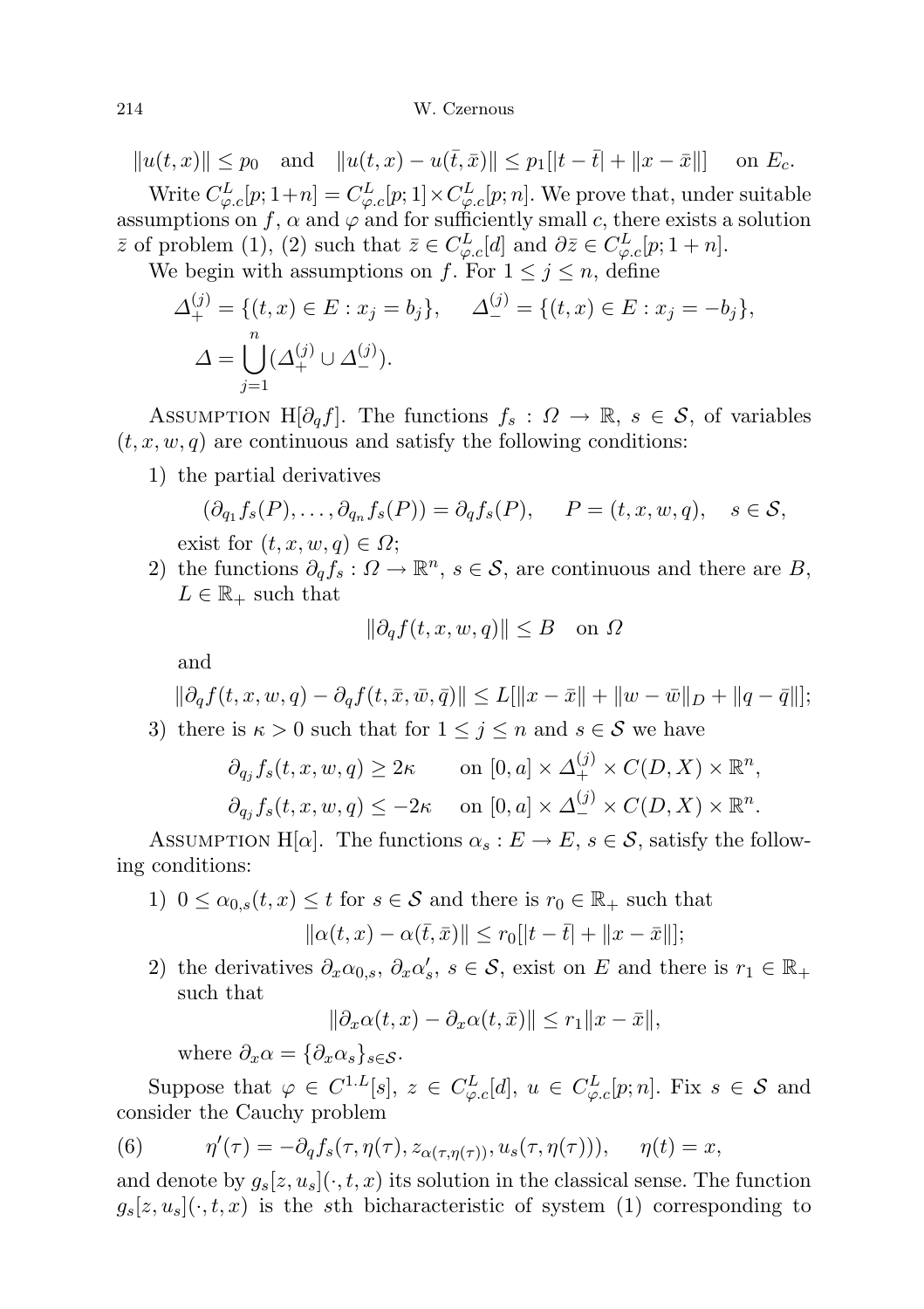$(z, u_s)$ . Let  $I_{(t,x); s}$  be its domain, and let  $\delta_s[z, u_s](t, x)$  denote the left end of the maximal interval on which the bicharacteristic is defined. The set of all bicharacteristics of (1) corresponding to  $(z, u) \in C_{\varphi, c}^{L}[d] \times C_{\varphi, c}^{L}[p; n]$  is denoted by  $g[z, u] = \{g_s[z, u_s]\}_{s \in \mathcal{S}}$ .

Let

$$
P_s[z, u_s](\tau, t, x)
$$
  
=  $(\tau, g_s[z, u_s](\tau, t, x), z_{\alpha(\tau, g_s[z, u_s](\tau, t, x))}, u_s(\tau, g_s[z, u_s](\tau, t, x))).$ 

We prove a lemma on bicharacteristics.

LEMMA 2.1. Suppose that Assumptions  $[H\partial_q f]$  and  $H[\alpha]$  are satisfied and  $\varphi, \overline{\varphi} \in C^{1,L}[s], z \in C^L_{\varphi,c}[d], \overline{z} \in C^L_{\overline{\varphi},c}[d], u \in C^L_{\varphi,c}[p;n], \overline{u} \in C^L_{\overline{\varphi},c}[p;n]$  are given. Then for each  $s \in \mathcal{S}$  the solutions  $g_s[z, u_s](\cdot, t, x)$  and  $g_s[\bar{z}, \bar{u}_s](\cdot, t, x)$ exist on the intervals  $I_{(t,x); s}$  and  $\overline{I}_{(t,x); s}$ , respectively, such that, for  $\xi =$  $\delta_s[z, u_s](t, x)$  and  $\overline{\xi} = \delta_s[\overline{z}, \overline{u}_s](t, x),$  we have  $g_s[z, u_s](\xi, t, x) \in \Delta$  and  $g_s[\bar{z}, \bar{u}_s](\bar{\xi}, t, x) \in \Delta$ . The bicharacteristics are unique on  $I_{(t,x); s}$  and  $\bar{I}_{(t,x); s}$ . Moreover,

(7) 
$$
||g_s[z, u_s](\tau, t, x) - g_s[z, u_s](\tau, \bar{t}, \bar{x})|| \leq \overline{C}[|t - \bar{t}| + ||x - \bar{x}||],
$$

$$
(8) \qquad \|g_{s}[z,u_{s}](\tau,t,x)-g_{s}[\bar{z},\bar{u}_{s}](\tau,t,x)\| \leq \overline{C} \Big|_{t}^{\tau} [\|z-\bar{z}\|_{\xi}+\|u-\bar{u}\|_{(\xi)}] d\xi \Big|,
$$

where  $\overline{C} = \max\{1, B, L\} \exp(cL\overline{d})$  and  $\overline{d} = 1 + r_0d + p_1$ . Furthermore, the functions  $\delta_s[z, u_s](t, x)$  and  $\delta_s[\bar{z}, \bar{u}_s](t, x)$  are continuous on  $E_c$  and

(9) 
$$
|\delta_s[z, u_s](t, x) - \delta_s[z, u_s](\bar{t}, \bar{x})| \leq \widehat{C} [|t - \bar{t}| + ||x - \bar{x}||],
$$

(10) 
$$
|\delta_s[z, u_s](t, x) - \delta_s[\bar{z}, \bar{u}_s](t, x)| \leq \widehat{C} \iint_{0} [||z - \bar{z}||_{\xi} + ||u - \bar{u}||_{(\xi)}] d\xi,
$$

where  $\widehat{C} = \overline{C}\kappa^{-1}$ .

Proof. The existence and uniqueness of solutions of (6) follow from the classical theorems on the solutions of Cauchy problems. The function  $g_s[z, u_s](\cdot, t, x)$  satisfies the integral equation

(11) 
$$
g_s[z, u_s](\tau, t, x) = x - \int_t^{\tau} \partial_q f_s(P_s[z, u_s](\xi, t, x)) d\xi.
$$

Since  $z \in C_{\varphi,c}^{L}[d]$ , condition 2) of Assumption H[ $\alpha$ ] shows that

$$
||z_{\alpha(\tau,y)} - z_{\alpha(\tau,\bar{y})}||_D \le r_0 d||y - \bar{y}||
$$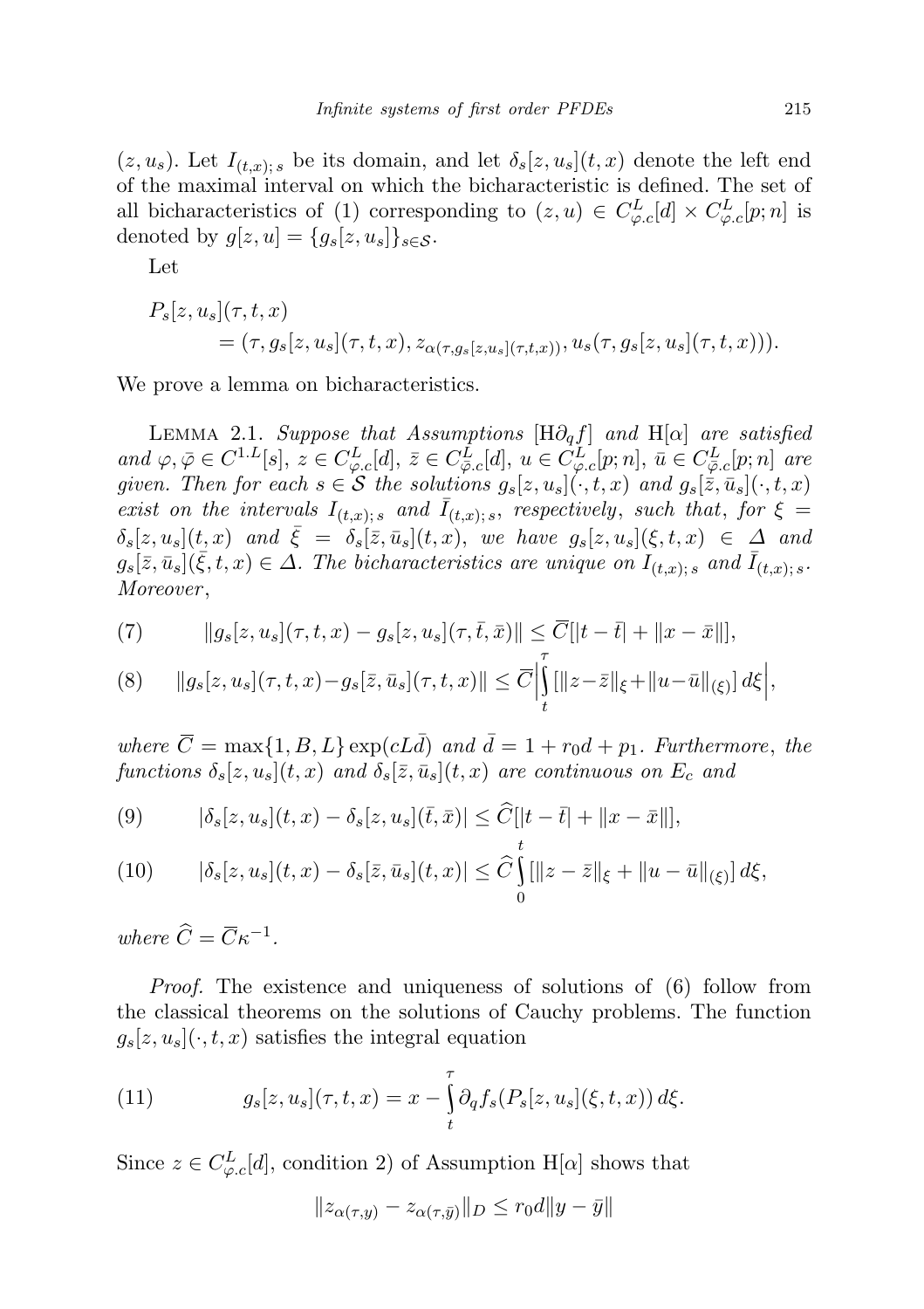for all  $(\tau, y), (\tau, \bar{y}) \in E_c$ . It follows from Assumption H[ $\partial_a f$ ] that  $||g_s[z, u_s](\tau, t, x) - g_s[z, u_s](\tau, \bar{t}, \bar{x})|| \leq \max\{1, B\}[|t - \bar{t}| + ||x - \bar{x}||]$  $+L\bar{d}$ τ t  $||g_s[z, u_s](\xi, t, x) - g_s[z, u_s](\xi, \bar{t}, \bar{x})|| d\xi||$ 

for  $\tau \in I_{(t,x); s} \cap I_{(\bar{t},\bar{x}); s}$ . We now obtain (7) by the Gronwall inequality. For  $(\tau, y), (\tau, \bar{y}) \in E_c$ , we have

$$
||z_{\alpha(\tau,y)} - \bar{z}_{\alpha(\tau,\bar{y})}||_D \le ||z - \bar{z}||_{\tau} + r_0 d||y - \bar{y}||.
$$

It follows that

$$
||g_s[z, u_s](\tau, t, x) - g_s[\bar{z}, \bar{u}_s](\tau, t, x)|| \leq L \Big|_t^{\tau} (||z - \bar{z}||_{\xi} + ||u - \bar{u}||_{(\xi)}) d\xi \Big|
$$
  
+  $L\bar{d} \Big|_t^{\tau} ||g_s[z, u_s](\xi, t, x) - g_s[\bar{z}, \bar{u}_s](\xi, t, x)|| d\xi \Big|,$ 

for  $\tau \in I_{(t,x); s} \cap \overline{I}_{(t,x); s}$ , and we get (8) from the Gronwall inequality.

The continuity of  $\delta_s[z, u_s]$  and  $\delta_s[\bar{z}, \bar{u}_s]$  on  $E_c$  follows from the classical theorems on continuous dependence of Cauchy problems' solutions on initial conditions. We now prove (9). This estimate is obvious if  $\delta_s[z, u_s](t, x) =$  $\delta_s[z, u_s](\bar{t},\bar{x}) = 0$  (i.e. the solutions of problem (6) are defined on [0, t] and  $[0,\bar{t}]$ ). Now assume that  $0 \leq \delta_s[z, u_s](t,x) < \delta_s[z, u_s](\bar{t},\bar{x})$ . Then, for  $\bar{\zeta} =$  $\delta_s[z, u_s](\bar{t},\bar{x})$ , we have  $g_s[z, u_s](\bar{\zeta},\bar{t},\bar{x}) \in \Delta$  and there exists  $i, 1 \leq i \leq n$ , such that  $|g_{i,s}(\bar{\zeta}, \bar{t}, \bar{x})| = b_i$ . The following two cases are possible:

(i)  $g_{i,s}(\bar{\zeta}, \bar{t}, \bar{x}) = b_i;$ (ii)  $g_{i,s}(\bar{\zeta},\bar{t},\bar{x}) = -b_i.$ 

Consider case (i). Let  $x = (x_1, \ldots, x_n)$ ,  $\widetilde{x} = (x_1, \ldots, x_{i-1}, b_i, x_{i+1}, \ldots, x_n)$ .<br>Then for  $(t, x) \in F$ Then for  $(t, x) \in E_c$ ,

$$
(12) \quad |\partial_{q_i} f_s(t, x, z_{\alpha(t, x)}, u(t, x)) - \partial_{q_i} f_s(t, \tilde{x}, z_{\alpha(t, \tilde{x})}, u_s(t, \tilde{x}))| \leq \tilde{c}(b_i - x_i),
$$

where  $\tilde{c} = Ld$ . Thus

$$
\partial_{q_i} f_s(t, x, z_{\alpha(t, x)}, u_s(t, x)) \ge \kappa
$$

for  $(t, x) \in E_c$  such that  $b_i - x_i \leq \kappa \tilde{c}^{-1}$ . It follows from (7) that

$$
b_i - g_{i,s}[z, u_s](\bar{\zeta}, t, x) = g_{i,s}[z, u_s](\bar{\zeta}, \bar{t}, \bar{x}) - g_{i,s}[z, u_s](\bar{\zeta}, t, x) \le \kappa/\widetilde{c}
$$
  
(*t*, *x*)  $(\bar{t}, \bar{x}) \in F$ , such that

for  $(t, x), (t, \bar{x}) \in E_c$  such that

(13) 
$$
|t - \bar{t}| + ||x - \bar{x}|| \le \kappa / \tilde{c}\overline{C}.
$$

Hence

$$
\partial_{q_i} f_s(\bar{\zeta},g_s[z,u_s](\bar{\zeta},t,x),z_{\alpha(\bar{\zeta},g_s[z,u_s](\bar{\zeta},t,x))},u_s(\bar{\zeta},g_s[z,u_s](\bar{\zeta},t,x))) \geq \kappa > 0,
$$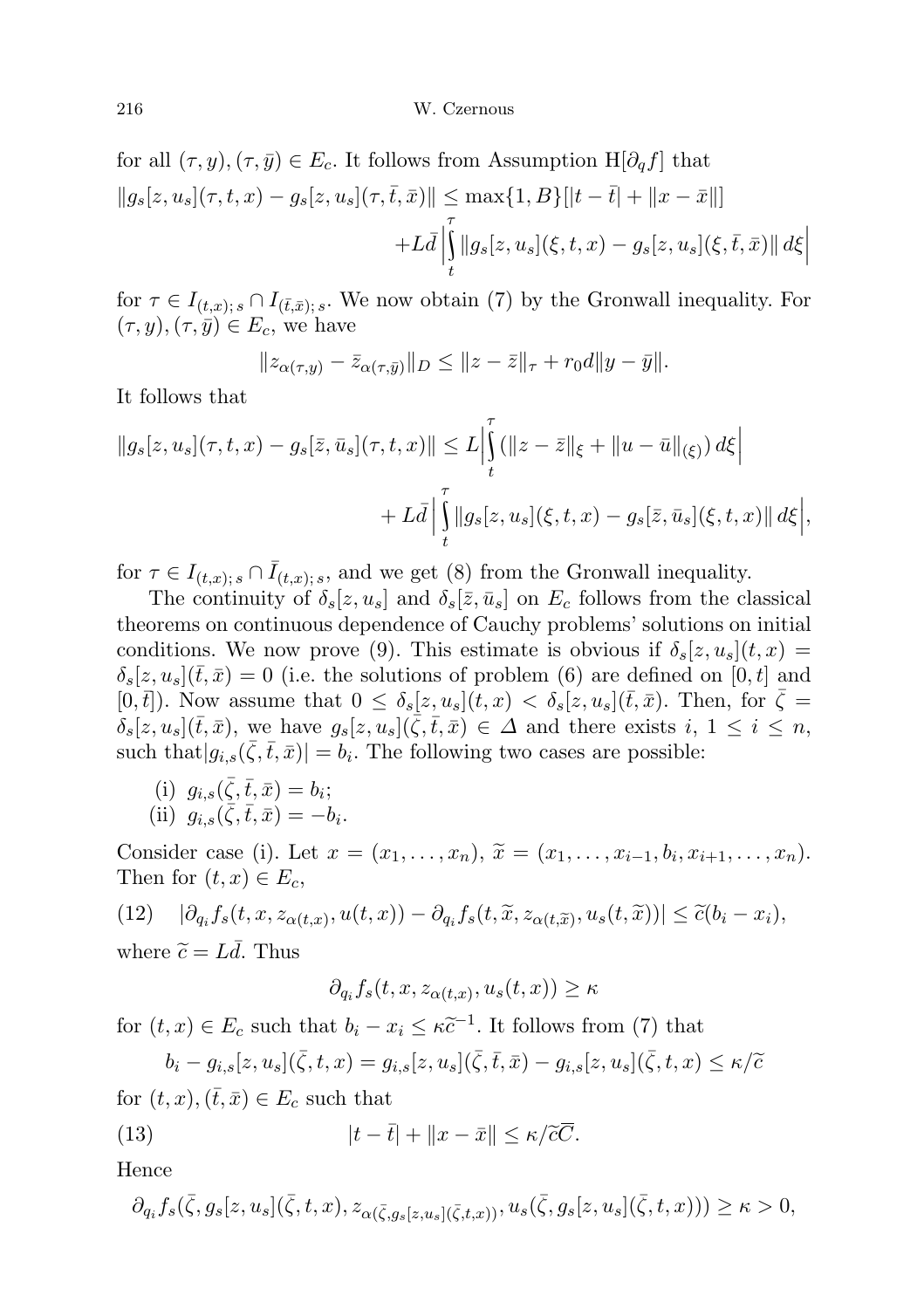and consequently

$$
\partial_t g_{i,s}[z,u_s](\delta_s[z,u_s](\bar{t},\bar{x}),t,x)<0
$$

for  $(t, x), (\bar{t}, \bar{x}) \in E_c$  satisfying (13). It is easy to see that  $g_{i,s}(\cdot, t, x)$  is decreasing on the interval  $(\delta_s[z, u_s](t, x), \delta_s[z, u_s](\bar{t}, \bar{x}))$ . Therefore

$$
b_i - g_{i,s}[z, u_s](\tau, t, x) \le \kappa/\widetilde{c},
$$

and

$$
\partial_{q_i} f_s(P_s[z, u_s](\tau, t, x))
$$
\n
$$
= \partial_{q_i} f_s(\tau, g_s[z, u_s](\tau, t, x), z_{\alpha(\tau, g_s[z, u_s](\tau, t, x))}, u_s(\tau, g_s[z, u_s](\tau, t, x))) \ge \kappa
$$
\nfor  $\tau \in (\delta_s[z, u_s](t, x), \delta_s[z, u_s](\bar{t}, \bar{x}))$  and  $(t, x), (\bar{t}, \bar{x}) \in E_c$  such that (13) is satisfied. Hence

$$
\begin{split}\n&-\kappa[\delta_s[z, u_s](\bar{t}, \bar{x}) - \delta_s[z, u_s](t, x)] \\
&\geq - \int_{\delta_s[z, u_s](\bar{t}, \bar{x})} \partial_{q_i} f_s(P_s[z, u_s](\tau, t, x)) d\tau \\
&= g_{i,s}[z, u_s](\delta_s[z, u_s](\bar{t}, \bar{x}), t, x) - g_{i,s}[z, u_s](\delta_s[z, u_s](t, x), t, x) \\
&\geq g_{i,s}[z, u_s](\delta_s[z, u_s](\bar{t}, \bar{x}), t, x) - g_{i,s}[z, u_s](\delta_s[z, u_s](\bar{t}, \bar{x}), \bar{t}, \bar{x}) \\
&\geq -\overline{C}[|t - \bar{t}| + \|x - \bar{x}\|].\n\end{split}
$$

Thus, the proof of (9) for  $(t, x)$ ,  $(\bar{t}, \bar{x}) \in E_c$  such that (13) holds is complete in case (i). In case (ii) we proceed in a similar way. Note that we have proved a local Lipschitz property of  $\delta_s[z, u_s]$  with respect to  $(t, x)$  with a Lipschitz constant independent of  $(t, x)$ . Hence  $\delta_s[z, u_s]$  satisfies a global Lipschitz condition with respect to  $(t, x)$  with the same constant. That proves (9).

The proof of  $(10)$  is similar.

**3. Integral functional equations.** We denote by  $CL(D, X)$  the set of all linear and continuous real functions defined on  $C(D, X)$  and we denote by  $\|\cdot\|$  the norm in  $CL(D, X)$  generated by the supremum norm  $\|\cdot\|_D$  in the space  $C(D, X)$ .

ASSUMPTION H[f]. The Assumption H $[\partial_q f]$  is satisfied and:

- 1) there is  $B_0 \in \mathbb{R}_+$  such that  $|| f(t, x, w, q)|| \leq B_0$  on  $\Omega$ ,
- 2) for each  $s \in \mathcal{S}$  the partial derivatives  $(\partial_{x_1} f_s(P), \ldots, \partial_{x_n} f_s(P)) =$  $\partial_x f_s(P)$ ,  $P = (t, x, w, q)$ , and the Fréchet derivative  $\partial_w f_s(P) \in$  $CL(D, X)$  exist on  $\Omega$ ,
- 3) the estimates  $\|\partial_x f(t, x, w, q)\| \leq B$  and

$$
\|\partial_w f(t, x, w, q)\| = \sup\{\|\partial_w f_s(t, x, w, q)\| : s \in \mathcal{S}\} \le B
$$

are satisfied on  $\Omega$ , where  $\partial_x f = {\partial_x f_s}_{s \in S}$ ,  $\partial_w f = {\partial_w f_s}_{s \in S}$ ,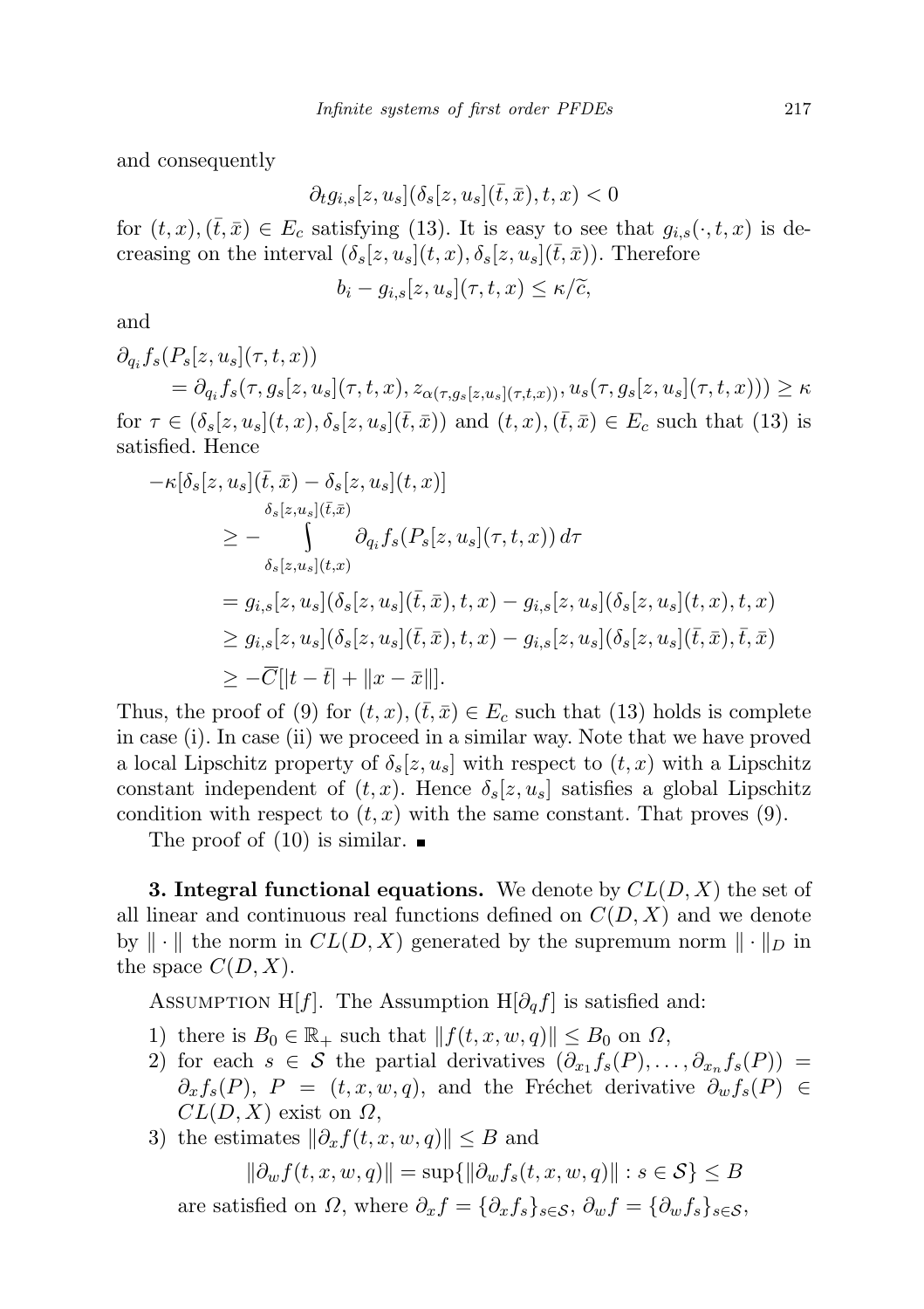4) there is  $B_1 \in \mathbb{R}_+$  such that for  $t, \overline{t} \in [0, a]$  and  $(x, w, q) \in \mathbb{R}^n \times$  $C(D, X) \times \mathbb{R}^n$  we have

$$
||f(t, x, w, q) - f(\bar{t}, x, w, q)|| \leq B_1|t - \bar{t}|,
$$

5) for 
$$
(t, x, w, q) \in \Omega
$$
 and  $\overline{w} \in C(D, X)$  we have

$$
\|\partial_x f(t, x, w, q) - \partial_x f(t, \bar{x}, \bar{w}, \bar{q})\| \le L[\|x - \bar{x}\| + \|w - \bar{w}\|_D + \|q - \bar{q}\|],
$$
  

$$
\|\partial_w f(t, x, w, q) - \partial_w f(t, \bar{x}, \bar{w}, \bar{q})\| \le L[\|x - \bar{x}\| + \|w - \bar{w}\|_D + \|q - \bar{q}\|].
$$

REMARK 3.1. We will give a theorem on the existence of solutions of problem (1), (2). For simplicity of formulation, we have assumed the same estimates for the derivatives  $\partial_x f$ ,  $\partial_w f$  and  $\partial_q f$ . We have also assumed the Lipschitz condition for these derivatives with the same coefficient.

We now exhibit a system of integral equations generated by (1), (2). We write

$$
Q_s[z, u_s](t, x) = (\delta_s[z, u_s](t, x), g_s[z, u_s](\delta_s[z, u_s](t, x), t, x)),
$$
  
\n
$$
\Phi_s[z, u_s](t, x) = \varphi_s(Q[z, u_s](t, x)),
$$
  
\n
$$
\Psi_s[z, u_s](t, x) = \partial_x \varphi_s(Q[z, u_s](t, x)),
$$
  
\n
$$
\overline{W}_s[u_{0,s}, u_s](t, x) = (u_{0,s}, u_s)_{\alpha_s(t, x)} * \partial_x \alpha_s(t, x),
$$
  
\n
$$
\overline{W}[u_0, u](t, x) = \{\overline{W}_s[u_{0,s}, u_s](t, x)\}_{s \in S},
$$
  
\n
$$
W_{\{s\}}[z, u_0, u](\tau, t, x) = \overline{W}[u_0, u](\tau, g_s[z, u_s](\tau, t, x)) \in C(D, X).
$$

For  $u \in C(D, X^n)$ ,  $P \in \Omega$  and  $s \in \mathcal{S}$ , we set

 $\partial_w f_s(P)u = (\partial_w f_s(P) u_1, \ldots, \partial_w f_s(P) u_n).$ 

Given  $\varphi \in C^{1,L}[s], z \in C^L_{\varphi,c}[d]$  and  $u_0 \in C^L_{\varphi,c}[p;1], u \in C^L_{\varphi,c}[p;n],$  where  $0 < c \leq a$ , we define

(14) 
$$
F_s[z, u_s](t, x) = \Phi_s[z, u_s](t, x) + \int_{\delta_s[z, u_s](t, x)} [f_s(P_s[z, u_s](\tau, t, x)) - u(\tau, g_s[z, u_s](\tau, t, x)) \circ \partial_q f_s(P_s[z, u_s](\tau, t, x))] d\tau,
$$
  
(15) 
$$
G_s[z, u_0, u](t, x) = \Psi_s[z, u_s](t, x) + \int_{\delta_s[z, u_s](t, x)} [\partial_x f_s(P_s[z, u_s](\tau, t, x)) + \partial_w f_s(P_s[z, u_s](\tau, t, x)) W_{\{s\}}[z, u_0, u](\tau, t, x)] d\tau,
$$

for  $s \in \mathcal{S}$ . Write

$$
F[z, u] = \{F_s[z, u_s]\}_{s \in \mathcal{S}} \quad \text{and} \quad G[z, u_0, u] = \{G_s[z, u_0, u]\}_{s \in \mathcal{S}}.
$$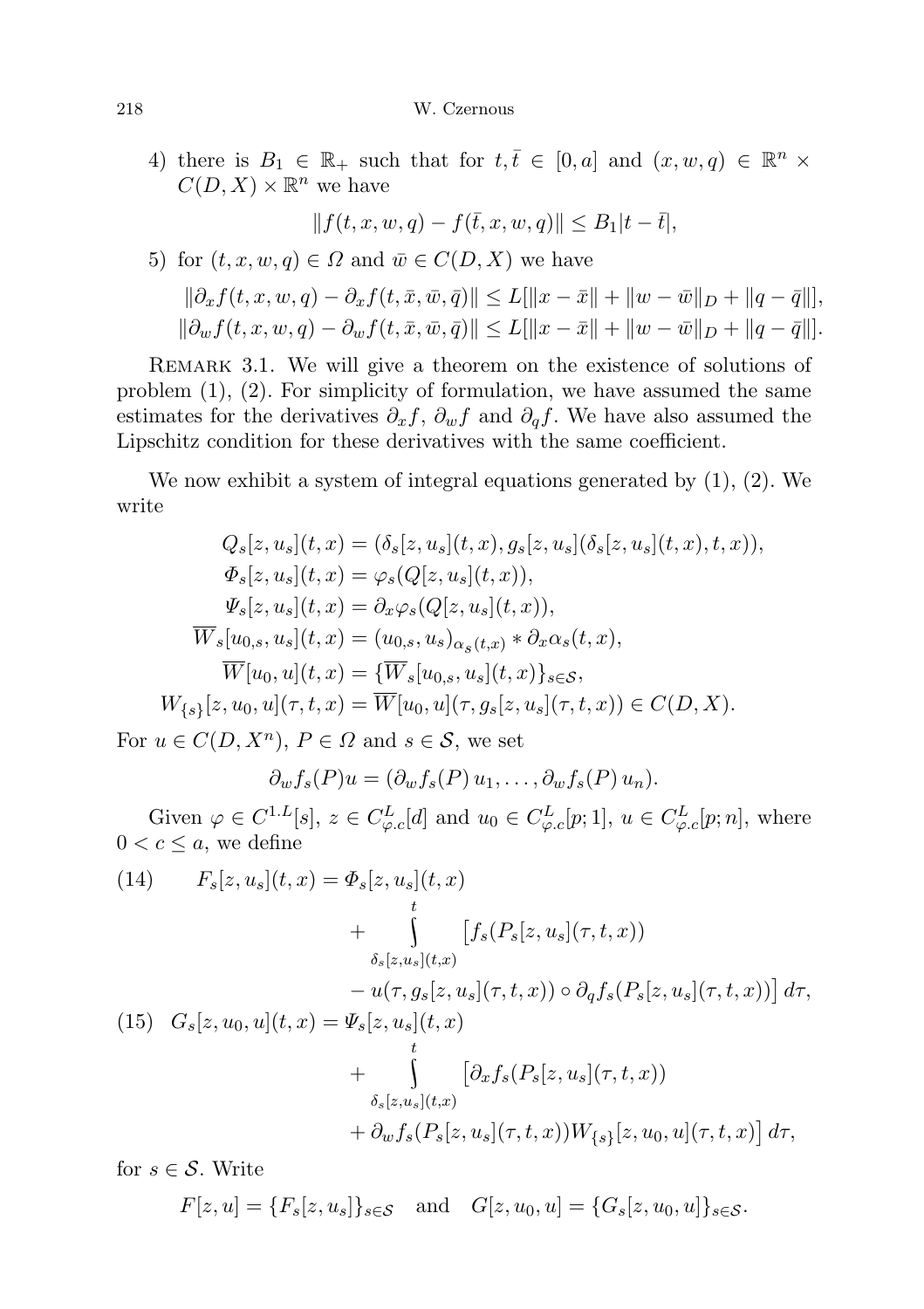Consider the system of integral functional equations

(16) 
$$
z(t,x) = F[z, u](t,x), \quad u(t,x) = G[z, u_0, u](t,x),
$$

where

(17) 
$$
u_{0,s}(t,x) = f_s(t,x,z_{\alpha(t,x)},u_s(t,x)), \quad s \in \mathcal{S},
$$

with the initial boundary condition

(18) 
$$
z = \varphi, \quad (u_0, u) = \partial \varphi \quad \text{on } E_0 \cup \partial_0 E.
$$

REMARK 3.2. The integral functional system  $(16)$ – $(18)$  is obtained in the following way. We first introduce an additional unknown function  $u$ , where  $u = \partial_x z$ . Then we consider the linearization of (1) with respect to u, i.e.

(19) 
$$
\partial_t z_s(t,x) = f_s(U_s) + \partial_q f_s(U_s) \circ (\partial_x z_s(t,x) - u_s(t,x)), \quad s \in \mathcal{S},
$$

where  $U_s = (t, x, z_{\alpha(t,x)}, u_s(t,x))$ . By virtue of equation (1) we get a differential system for the unknown function u:

(20) 
$$
[\partial_t u_s(t,x)]^T = \partial_x f_s(U_s) + \partial_q f_s(U_s) * [\partial_x u_s(t,x)]^T + \partial_w f(U_s) \overline{W}[\partial_t z, \partial_x z](t,x), \quad s \in \mathcal{S},
$$

where  $\partial_t z = \{\partial_t z_s\}_{s \in \mathcal{S}}, \ \partial_x z = \{\partial_x z_s\}_{s \in \mathcal{S}}$ . Finally, we put  $\partial_t z = u_0$  and  $\partial_x z = u$  in (20). System (19), (20) has the following property: the differential equations of bicharacteristics for (19) and for (20) are the same and they have the form (6).

If we consider (19), (20) along the bicharacteristics  $g_s[z, u_s](\cdot, t, x)$ , we obtain, for  $s \in \mathcal{S}$ ,

$$
\frac{d}{d\tau} z_s(\tau, g_s[z, u_s](\tau, t, x))
$$
\n
$$
= f_s(P_s[z, u_s](\tau, t, x)) - \partial_q f_s(P_s[z, u_s](\tau, t, x)) \circ u_s(\tau, g_s[z, u_s](\tau, t, x))
$$

and

$$
\frac{d}{d\tau}u_s(\tau, g_s[z, u_s](\tau, t, x))
$$
\n
$$
= \partial_x f_s(P_s[z, u_s](\tau, t, x)) + \partial_w f_s(P_s[z, u_s](\tau, t, x))W_{\{s\}}[z, u_0, u](\tau, t, x).
$$

By integrating the above equations on  $[\delta_s(z, u_s](t, x), t]$  with respect to  $\tau$ , we get (16). Again by virtue of equation (1), we get the formula (17) for  $u_0$ .

The existence results for  $(16)$ – $(18)$  are based on the following method of successive approximations. Assume that  $\varphi \in C^{1,L}[s]$  and Assumption H[f] is satisfied. We define a sequence  $\{z^{(m)}, u_0^{(m)}\}$  $\binom{m}{0}, u^{(m)}\}$  in the following way: Write  $(z, u_0, u)^{(m)} = (z^{(m)}, u_0^{(m)}$  $O_0^{(m)}, u^{(m)})$  and  $C = C^L_{\varphi,c}[d] \times C^L_{\varphi,c}[p;1] \times C^L_{\varphi,c}[p;n].$ Let  $(z, u_0, u)^{(0)} \in \mathcal{C}$  be arbitrary differentiable functions such that  $\partial z^{(0)} =$  $(u_0^{(0)}$  $\mathcal{O}_0^{(0)}$ ,  $u^{(0)}$ ) on  $E_c$ . Next, if  $(z, u_0, u)^{(m)} \in \mathcal{C}$  are known functions, then  $u^{(m+1)}$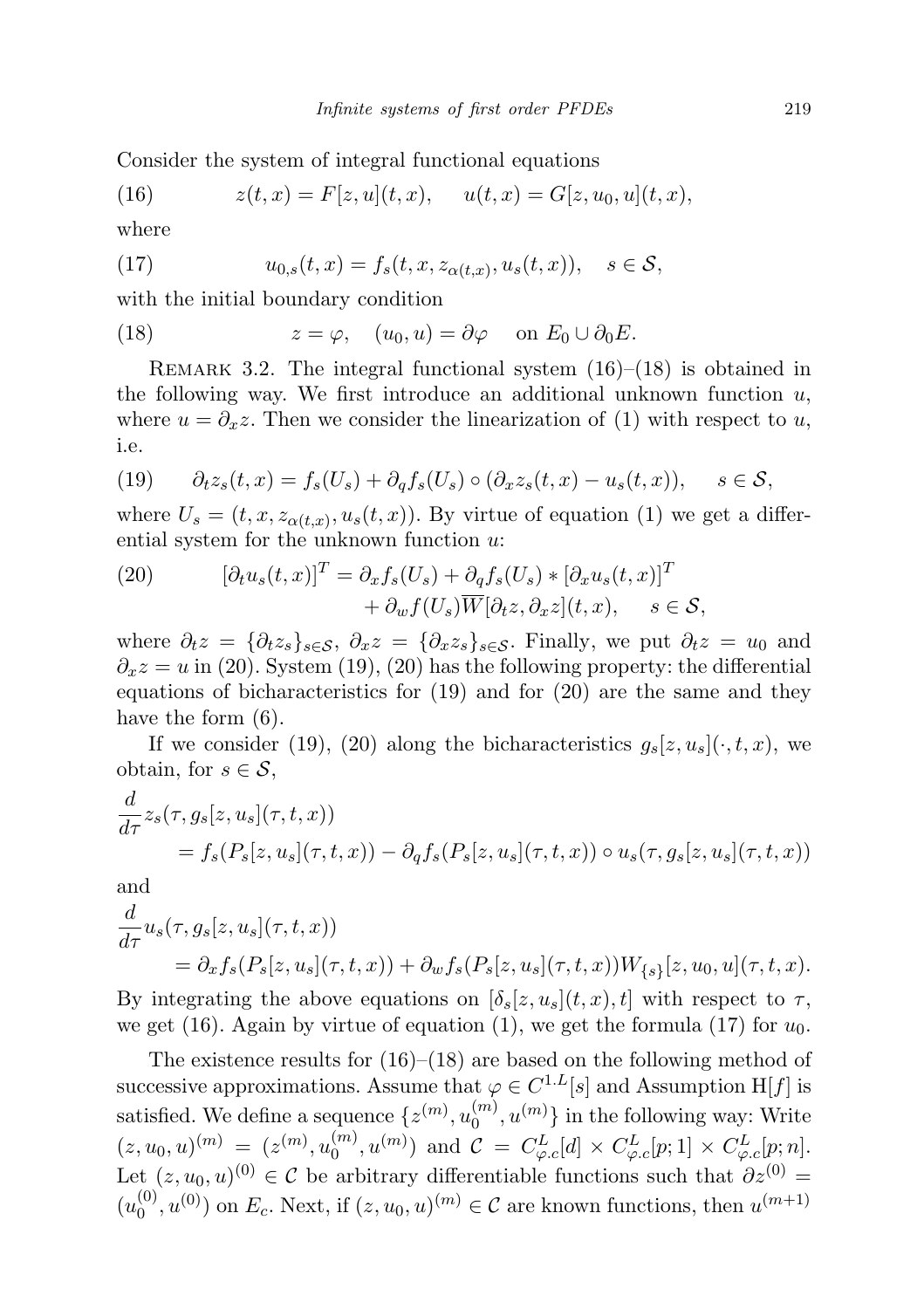is a solution of the equation

$$
(21) \t\t u = G^{(m)}[u]
$$

and

(22) 
$$
z^{(m+1)}(t,x) = F[z^{(m)}, u^{(m+1)}](t,x) u^{(m+1)}_{0,s}(t,x) = f_s(t,x, z^{(m)}_{\alpha(t,x)}, u^{(m+1)}_s(t,x)), \quad s \in \mathcal{S}
$$
 on  $E_c$ ,

(23) 
$$
z^{(m+1)}(t, x) = \varphi(t, x) u_0^{(m+1)}(t, x) = \partial_t \varphi(t, x) \qquad \text{on } E_0 \cup \partial_0 E_c,
$$

where 
$$
G^{(m)} = {G_s^{(m)}}_{s \in S}
$$
 is defined by  
\n(24)  $G_s^{(m)}[u](t, x) = \Psi_s[z^{(m)}, u_s](t, x)$   
\n
$$
+ \int_{\delta_s[z^{(m)}, u_s](t, x)} [\partial_x f_s(P_s[z^{(m)}, u_s](\tau, t, x))
$$
\n
$$
+ \partial_w f_s(P_s[z^{(m)}, u_s](\tau, t, x)) W_{\{s\}}^{(m)}[u_s](\tau, t, x)] d\tau
$$

for  $(t, x) \in E_c$ ,  $s \in \mathcal{S}$ , and by  $(25)$  ${}^{(m)}[u](t,x) = \partial_x \varphi(t,x)$ 

for  $(t, x) \in E_0 \cup \partial_0 E$ , and where

$$
W_{\{s\}}^{(m)}[u_s](\tau,t,x) = \overline{W}[u_0^{(m)}, u^{(m)}](\tau, g_s[z^{(m)}, u_s](\tau,t,x)) \in C(D, X).
$$

We wish to emphasize that the main difficulty in carrying out this construction is to prove the existence of the sequence  $\{z^{(m)}, u_0^{(m)}\}$  $\binom{m}{0}, u^{(m)}$ .

We set  $\bar{p} = 1 + np_0 r_0$ ,  $\bar{\omega} = p_1 r_0^2 + p_0 r_1$ ,  $\bar{Q} = \bar{C} + \hat{C} (1 + B)$  and  $A_0 = \hat{C}$  $B\bar{p}\widehat{C} + c\overline{C}[L\bar{d}\bar{p} + n\bar{\omega}B].$ 

ASSUMPTION H[c, d, p]. The constants c, d and  $p = (p_0, p_1)$  satisfy the conditions

$$
d = p_0 \ge \max\{s_1 + cB\bar{p}, B_0\},
$$
  

$$
p_1 \ge \max\{B\bar{p} + A_0 + s_2\bar{Q}, B_1 + B\bar{d}\}.
$$

It is easy to see that there are d, p, and  $c \in (0, a]$  sufficiently small that satisfy Assumption H[c, d, p].

LEMMA 3.3. If  $\varphi \in C^{1,L}[s]$  and Assumptions H[ $\alpha$ ], H[f] and H[ $c, d, p$ ] are satisfied, then

$$
G^{(m)}: C^L_{\varphi,c}[p;n] \to C^L_{\varphi,c}[p;n].
$$

*Proof.* Suppose that  $\varphi \in C^{1,L}[s], (z, u_0, u)^{(m)} \in \mathcal{C}$  and  $u \in C^L_{\varphi,c}[p;n].$ Then

(26) 
$$
||G^{(m)}[u](t,x)|| \le s_1 + cB\bar{p} \text{ on } E_c.
$$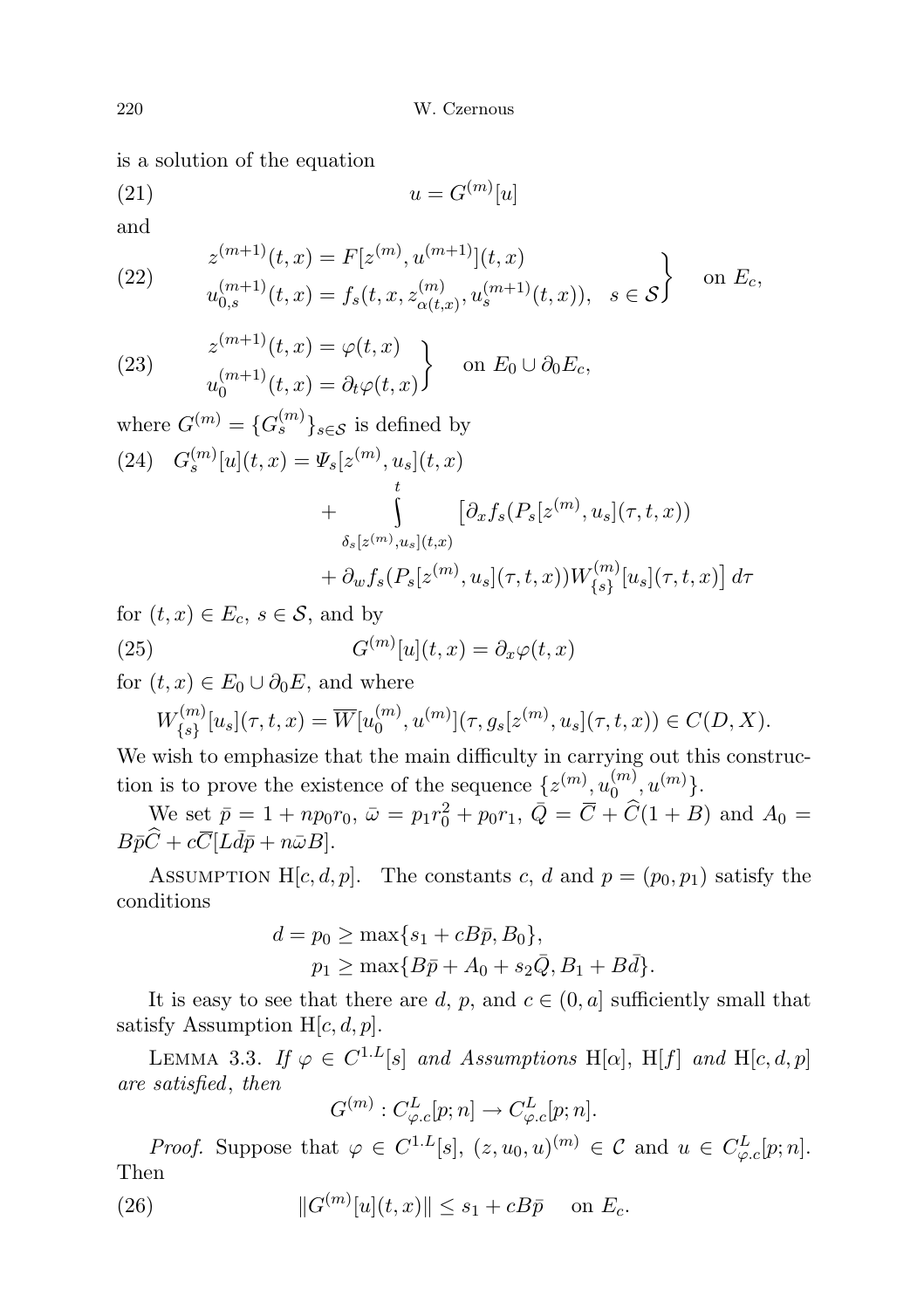We now prove that the function  $G^{(m)}[u]$  satisfies the Lipschitz condition with constant  $p_1$ . If  $(t, x), (\bar{t}, \bar{x}) \in E_c$ , then for each  $s \in \mathcal{S}$ ,

$$
||G_s^{(m)}[u](t,x) - G_s^{(m)}[u](\bar{t},\bar{x})|| \le A_{\varphi} + A_f,
$$

where

$$
A_{\varphi} = \left\| \partial_x \varphi_s(Q_s[z^{(m)}, u_s](t, x)) - \partial_x \varphi_s(Q_s[z^{(m)}, u_s](\bar{t}, \bar{x})) \right\|,
$$
  
\n
$$
A_f = \left\| \int_{\delta_s[z^{(m)}, u_s](t, x)} [\partial_x f_s(P_s[z^{(m)}, u_s](\tau, t, x)) - \partial_y f_s(P_s[z^{(m)}, u_s](\tau, t, x)) W_s^{(m)}[u_s](\tau, t, x)] d\tau \right\|_{\delta_s[z^{(m)}, u_s](\bar{t}, \bar{x})} + \partial_w f_s(P_s[z^{(m)}, u_s](\tau, \bar{t}, \bar{x})) W_s^{(m)}[u_s](\tau, \bar{t}, \bar{x}) d\tau \right\|.
$$

It follows from Lemma 2.1 that

 $A_{\varphi} \leq s_2 \bar{Q} [ |t - \bar{t}| + ||x - \bar{x}||], \quad A_f \leq B \bar{p} |t - \bar{t}| + A_0 [ |t - \bar{t}| + ||x - \bar{x}||].$ Hence, using Assumption  $H[c, d, p]$ , we get

$$
||G^{(m)}[u](t,x) - G^{(m)}[u](\bar{t},\bar{x})|| \leq p_1[|t-\bar{t}| + ||x-\bar{x}||]
$$

on  $E_c$ . This inequality, together with (26) and (25), yields Lemma 3.3.

LEMMA 3.4. Suppose that  $\varphi \in C^{1,L}[s]$  and Assumptions H[ $\alpha$ ], H[f],  $H[c, d, p]$  are satisfied. Then there exists exactly one function  $\bar{u} \in C_{\varphi,c}^L[p; n]$ satisfying the equation  $u = G^{(m)}[u]$ .

*Proof.* Lemma 3.3 shows that  $G^{(m)}: C^L_{\varphi,c}[p;n] \to C^L_{\varphi,c}[p;n]$ . It follows that there is  $A > 0$  such that, for  $u, \bar{u} \in C^L_{\varphi,c}[p;n]$ , we have

(27) 
$$
||G^{(m)}[u](t,x) - G^{(m)}[\bar{u}](t,x)|| \leq A \int_{0}^{t} ||u - \bar{u}||_{(\tau)} d\tau
$$

on  $E_c$ . We now define the norm in the space  $C(E_c^*, X^n)$  as follows:

$$
||u||_{\lambda} = \max{||u(t, x)||e^{-\lambda t} : (t, x) \in E_c^*},
$$

where  $\lambda > A$ . It is easy to see that  $(C(E_c^*, X^n), \|\cdot\|_{\lambda})$  is a Banach space and  $C_{\varphi,c}^{L}[p;n]$  is its closed subset. Let us prove that there exists  $q \in (0,1)$  such that

(28) 
$$
\|G^{(m)}[u] - G^{(m)}[\bar{u}]\|_{\lambda} \le q \|u - \bar{u}\|_{\lambda} \quad \text{for } u, \bar{u} \in C_{\varphi,c}^{L}[p; n].
$$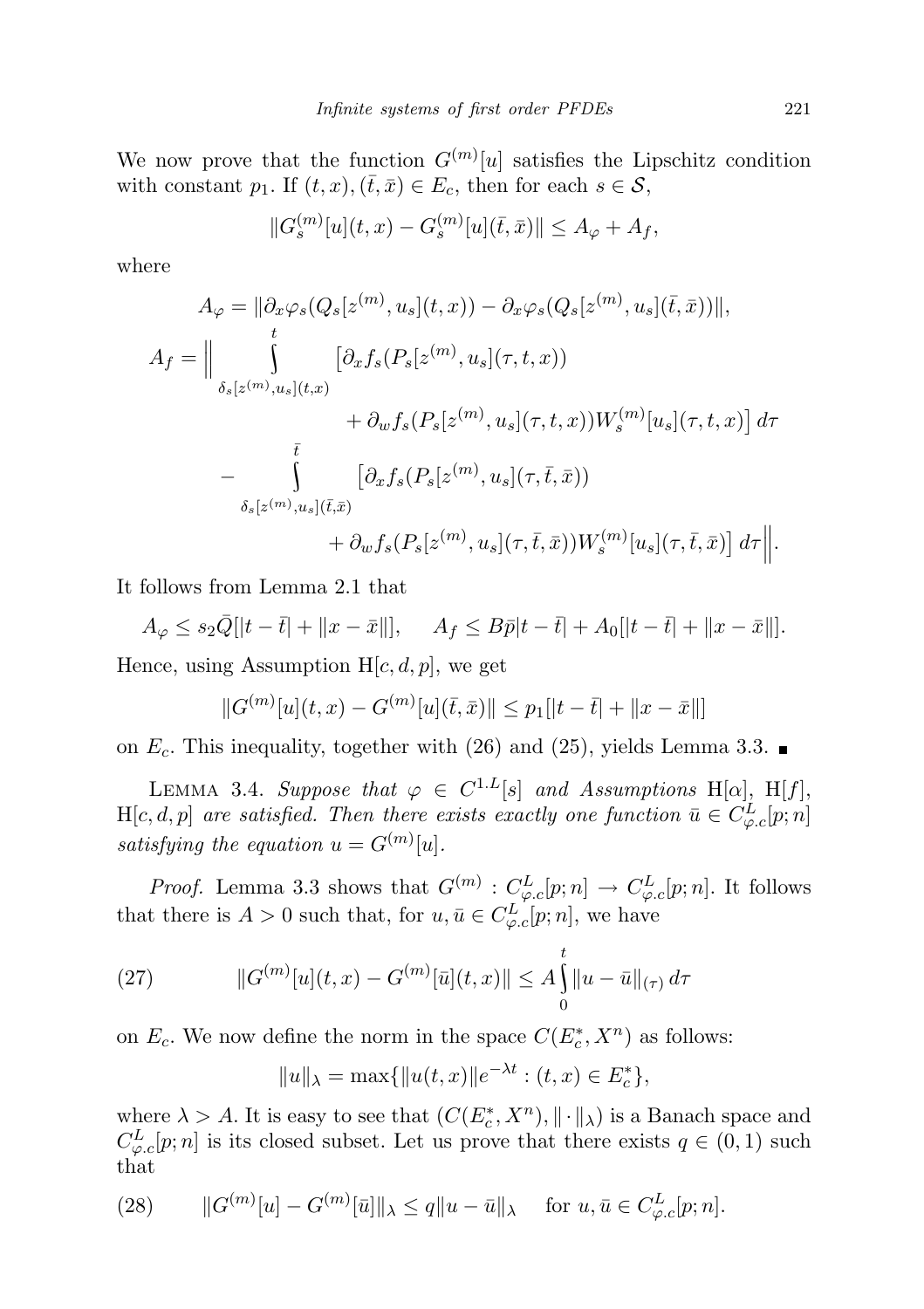Since, from (25),  $||G^{(m)}[u](t,x) - G^{(m)}[\bar{u}](t,x)||e^{-\lambda t}$  vanishes on  $E_0 \cup \partial_0 E_c$ , it is sufficient to estimate it on  $E_c$ . According to (27), we have

$$
||G^{(m)}[u](t,x) - G^{(m)}[\bar{u}](t,x)|| \le A \int_{0}^{t} ||u - \bar{u}||_{(\xi)} d\xi
$$
  
=  $A \int_{0}^{t} ||u - \bar{u}||_{(\xi)} e^{-\lambda \xi} e^{\lambda \xi} d\xi \le A ||u - \bar{u}||_{\lambda} \int_{0}^{t} e^{\lambda \xi} d\xi$   
=  $\frac{A}{\lambda} ||u - \bar{u}||_{\lambda} (e^{\lambda t} - 1) \le \frac{A}{\lambda} ||u - \bar{u}||_{\lambda} e^{\lambda t}$ 

for  $(t, x) \in E_c$ . Hence

$$
||G^{(m)}[u](t,x) - G^{(m)}[\bar{u}](t,x)||e^{-\lambda t} \le \frac{A}{\lambda} ||u - \bar{u}||_{\lambda}, \quad (t,x) \in E_c.
$$

It follows that estimate (28) holds with  $q = A\lambda^{-1}$ . By the Banach fixedpoint theorem, there exists exactly one  $\bar{u} \in C_{\varphi,c}^L[p;n]$  satisfying the equation  $u = G^{(m)}[u].$ 

We now prove the main lemma in this section.

LEMMA 3.5. If  $\varphi \in C^{1,L}[s]$  and Assumptions H[ $\alpha$ ], H[f] and H[ $c, d, p$ ] are satisfied, then, for any  $m > 0$ , we have

(29) 
$$
\partial z^{(m)}(t,x) = (u_0^{(m)}, u^{(m)})(t,x) \quad on \ E_c
$$

and  $z^{(m)} \in C_{\varphi,c}^{L}[d], u_{0}^{(m)} \in C_{\varphi,c}^{L}[p;1].$ 

Proof. We prove (29) by induction. It follows from the definition of the sequence  $\{(z, u_0, u)^{(m)}\}$  that (29) is satisfied for  $m = 0$ . Assuming that it holds for a given  $m \geq 0$ , we prove that  $z^{(m+1)}$ ,  $u_0^{(m)}$  $\binom{m}{0}$  given by (22) satisfy (29). We fix  $s \in \mathcal{S}$  and set

(30) 
$$
\Delta^{(m)}(t, \bar{t}, x, \bar{x}) = z_s^{(m+1)}(\bar{t}, \bar{x}) - z_s^{(m+1)}(t, x) - u_{0,s}^{(m+1)}(t, x)(\bar{t} - t) - u_s^{(m+1)}(t, x) \circ (\bar{x} - x),
$$

where  $(t, x), (\bar{t}, \bar{x}) \in E_c$ . We prove that there exists  $\widetilde{C} \in \mathbb{R}_+$  such that (31)  $|\Delta^{(m)}(t,\bar{t},x,\bar{x})| \leq \tilde{C} ||\bar{x} - x||^2$  on  $E_c$ .

Fix  $(t, x), (\bar{t}, \bar{x}) \in E_c$  and set, for brevity,

$$
g(\tau) = g_s[z^{(m)}, u_s^{(m+1)}](\tau, t, x), \qquad \overline{g}(\tau) = g_s[z^{(m)}, u_s^{(m+1)}](\tau, \overline{t}, \overline{x}),
$$
  
\n
$$
P(\tau) = P_s[z^{(m)}, u_s^{(m+1)}](\tau, t, x), \qquad \overline{P}(\tau) = P_s[z^{(m)}, u_s^{(m+1)}](\tau, \overline{t}, \overline{x}),
$$
  
\n
$$
\delta = \delta_s[z^{(m)}, u_s^{(m+1)}](t, x), \qquad \overline{\delta} = \delta_s[z^{(m)}, u_s^{(m+1)}](\overline{t}, \overline{x}),
$$

and

$$
Q(\theta, \tau) = \theta \overline{P}(\tau) + (1 - \theta)P(\tau), \quad W^{(m)}(\tau) = W_s^{(m)}[u_s^{(m+1)}](\tau, t, x).
$$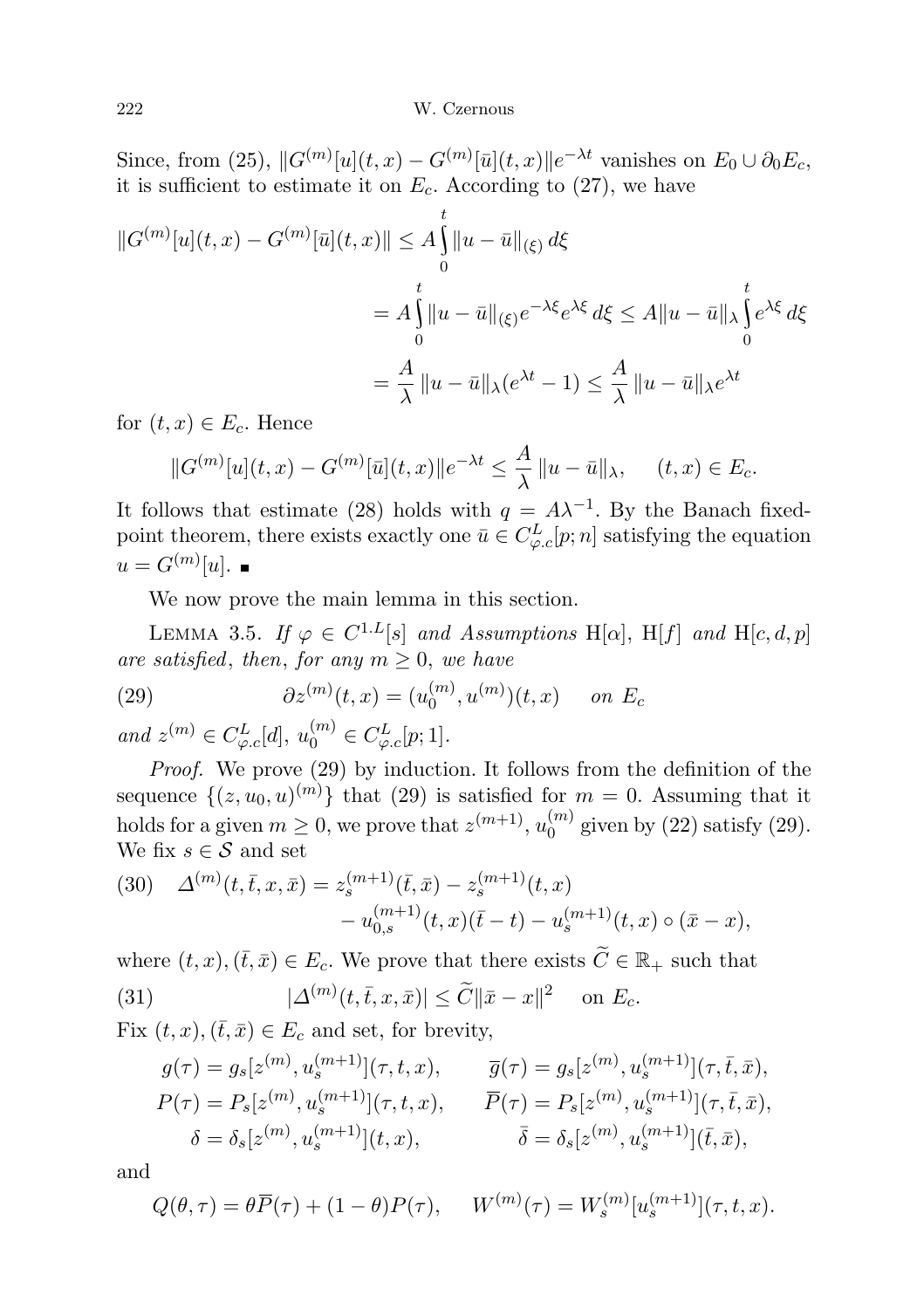It follows from (21) and (22) that

(32) 
$$
\Delta^{(m)}(t,\bar{t},x,\bar{x}) = F_s[z^{(m)},u_s^{(m+1)}](\bar{t},\bar{x}) - F_s[z^{(m)},u_s^{(m+1)}](t,x) - u_{0,s}^{(m+1)}(t,x)(\bar{t}-t) - G_s^{(m)}[u^{(m+1)}](t,x) \circ (\bar{x}-x).
$$

To simplify the formulation of properties of the function  $\Delta^{(m)}$  we define

$$
A^{(m)}(t,\bar{t},x,\bar{x}) = \varphi_s(\bar{\delta},\bar{g}(\bar{\delta})) - \varphi_s(\delta,g(\delta))
$$
  
\n
$$
- \partial_t \varphi_s(\delta,g(\delta))(\bar{\delta} - \delta) - \partial_x \varphi_s(\delta,g(\delta)) \circ [\bar{g}(\bar{\delta}) - g(\delta)],
$$
  
\n
$$
B^{(m)}(t,\bar{t},x,\bar{x}) = \partial_t \varphi_s(\delta,g(\delta))(\bar{\delta} - \delta)
$$
  
\n
$$
+ \partial_x \varphi_s(\delta,g(\delta)) \circ [\bar{g}(\bar{\delta}) - g(\delta) - \bar{x} + x],
$$
  
\n
$$
C^{(m)}(\tau,t,\bar{t},x,\bar{x}) = \int_{\tau}^{t} [\partial_q f_s(\bar{P}(\xi)) - \partial_q f_s(P(\xi))] d\xi + \int_{t}^{\bar{t}} \partial_q f_s(\bar{P}(\xi)) d\xi,
$$
  
\n
$$
A^{(m)}(t,\bar{t},x,\bar{x}) = \left(\int_{\bar{\delta}}^{t} + \int_{t}^{\bar{t}}\right)[f_s(\bar{P}(\tau)) - u_s^{(m+1)}(\tau,\bar{g}(\tau)) \circ \partial_q f_s(\bar{P}(\tau))] d\tau.
$$

It follows from (32) that

$$
\Delta^{(m)}(t,\bar{t},x,\bar{x}) = \varphi_s(\bar{\delta},\bar{g}(\delta)) - \varphi_s(\delta,g(\delta)) + \int_{\delta}^{t} [f_s(\bar{P}(\tau)) - f_s(P(\tau))] d\tau + \int_{\delta}^{t} [-u_s^{(m+1)}(\tau,\bar{g}(\tau)) \circ \partial_q f_s(\bar{P}(\tau)) + u_s^{(m+1)}(\tau,g(\tau)) \circ \partial_q f_s(P(\tau))] d\tau + \Lambda^{(m)}(t,\bar{t},x,\bar{x}) - u_{0,s}^{(m+1)}(t,x)(\bar{t}-t) - G_s^{(m)}[u^{(m+1)}](t,x) \circ (\bar{x}-x).
$$

Having disposed of this preliminary step, we apply the Hadamard mean value theorem to the difference

$$
f_s(P(\tau)) - f_s(\overline{P}(\tau)).
$$

We thus get

$$
\Delta^{(m)}(t,\bar{t},x,\bar{x}) = \overline{\Delta}^{(m)}(t,\bar{t},x,\bar{x}) + \widetilde{\Delta}^{(m)}(t,\bar{t},x,\bar{x})
$$

where

$$
\overline{\Delta}^{(m)}(t,\overline{t},x,\overline{x}) = A^{(m)}(t,\overline{t},x,\overline{x})
$$
\n
$$
+ \iint_{\delta 0} \left[ \partial_x f_s(Q(\theta,\tau)) - \partial_x f_s(P(\tau)) \right] d\theta \circ \left[ \overline{g}(\tau) - g(\tau) \right] d\tau
$$
\n
$$
+ \iint_{\delta 0} \left[ \partial_w f_s(Q(\theta,\tau)) - \partial_w f_s(P(\tau)) \right] d\theta \left[ z^{(m)}_{\alpha(\tau,\overline{g}(\tau))} - z^{(m)}_{\alpha(\tau,g(\tau))} \right] d\tau
$$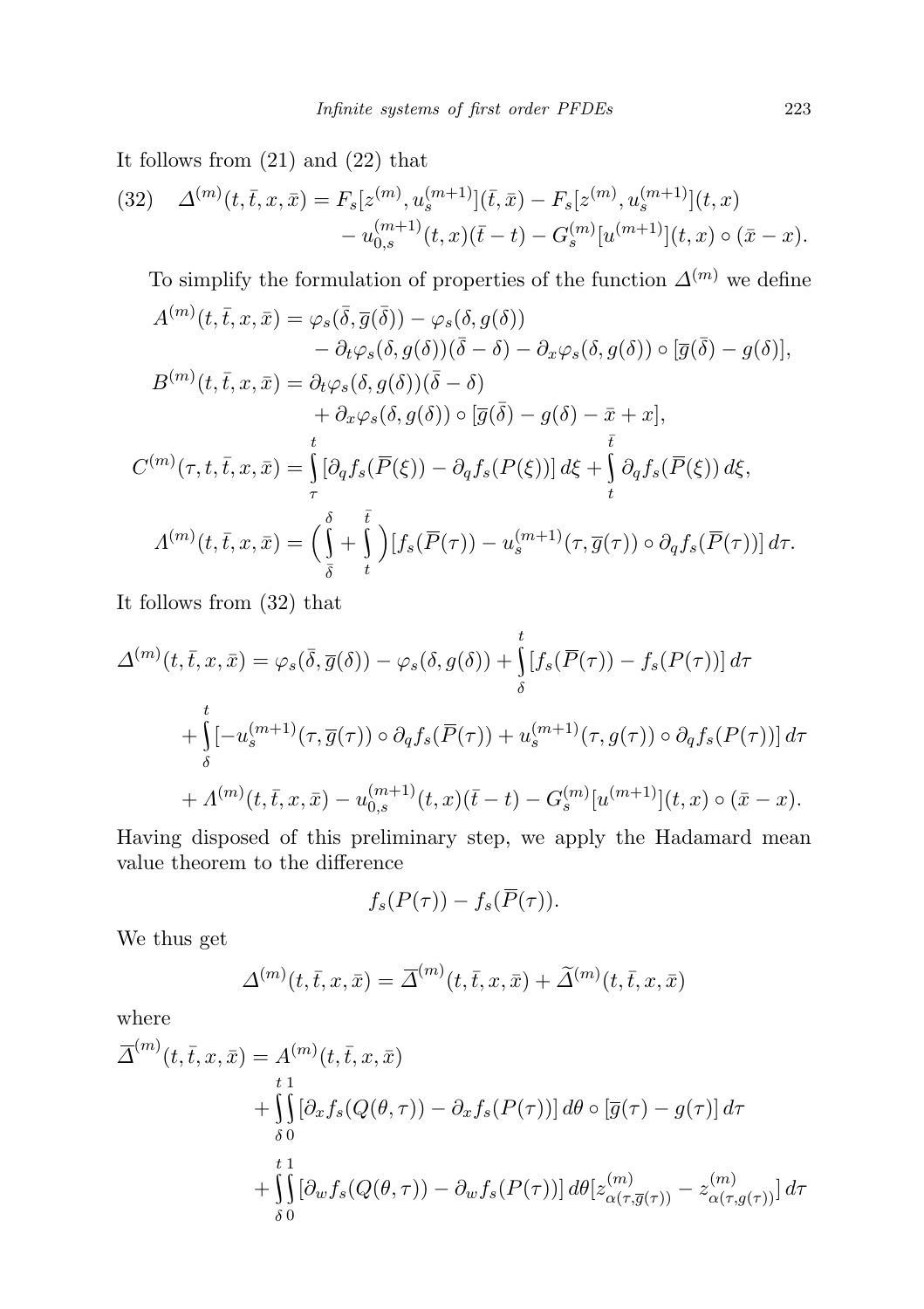+
$$
\int_{\delta}^{t} [u_s^{(m+1)}(\tau, \overline{g}(\tau)) - u_s^{(m+1)}(\tau, g(\tau))]
$$
  
\n
$$
\circ \int_{0}^{1} [\partial_q f_s(Q(\theta, \tau)) - \partial_q f_s(\overline{P}(\tau))] d\theta d\tau
$$
  
\n+
$$
\int_{\delta}^{t} \partial_w f_s(P(\tau)) [z_{\alpha(\tau, \overline{g}(\tau))}^{(m)} - z_{\alpha(\tau, g(\tau))}^{(m)} - W^{(m)}(\tau) \circ (\overline{g}(\tau) - g(\tau))] d\tau
$$

and

$$
\widetilde{\Delta}^{(m)}(t,\bar{t},x,\bar{x}) = B^{(m)}(t,\bar{t},x,\bar{x})
$$
\n
$$
+ \int_{\delta}^{t} \left[ \partial_{x} f_{s}(P(\tau)) + \partial_{w} f_{s}(P(\tau)) W^{(m)}(\tau) \right] \circ \left[ \overline{g}(\tau) - g(\tau) - \bar{x} + x \right] d\tau
$$
\n
$$
- \int_{\delta}^{t} u_{s}^{(m+1)}(\tau, g(\tau)) \circ \left[ \partial_{q} f_{s}(\overline{P}(\tau)) - \partial_{q} f_{s}(P(\tau)) \right] d\tau
$$
\n
$$
+ \Lambda^{(m)}(t,\bar{t},x,\bar{x}) - u_{0,s}^{(m+1)}(t,x)(\bar{t}-t).
$$

Let us estimate  $|\widetilde{\Delta}^{(m)}(t,\bar{t},x,\bar{x})|$ . It follows from (11) that

$$
\overline{g}(\tau) - g(\tau) - \overline{x} + x = C^{(m)}(\tau, t, \overline{t}, x, \overline{x})
$$

and

$$
\overline{g}(\overline{\delta}) - g(\delta) - \overline{x} + x = \left(\int_{\overline{\delta}}^{\delta} + \int_{t}^{\overline{t}} \right) \partial_q f_s(\overline{P}(\tau)) d\tau + \int_{\delta}^{t} \left[ \partial_q f_s(\overline{P}(\tau)) - \partial_q f_s(P(\tau)) \right] d\tau.
$$

Substituting the above relations into  $\widetilde{\Delta}^{(m)}(t,\bar{t},x,\bar{x})$  and changing the order of integrals where necessary we obtain

$$
\widetilde{\Delta}^{(m)}(t,\bar{t},x,\bar{x}) = D^{(m)}(t,\bar{t},x,\bar{x}) \n+ \int_{\delta}^{t} E^{(m)}(\tau,t,x) \circ \left[\partial_{q} f_{s}(\overline{P}(\tau)) - \partial_{q} f_{s}(P(\tau))\right] d\tau,
$$

where

$$
D^{(m)}(t,\bar{t},x,\bar{x}) = \int_{t}^{\bar{t}} \left[ (u_s^{(m+1)}(t,x) - u_s^{(m+1)}(\tau,\overline{g}(\tau))) \circ \partial_q f_s(\overline{P}(\tau)) \right. \\ \left. + f_s(\overline{P}(\tau)) - u_{0,s}^{(m+1)}(t,x) \right] d\tau \\ + \int_{\delta}^{\delta} \left[ (\partial_x \varphi_s(\delta, g(\delta)) - u_s^{(m+1)}(\tau,\overline{g}(\tau))) \circ \partial_q f_s(\overline{P}(\tau)) \right. \\ \left. + f_s(\overline{P}(\tau)) - \partial_t \varphi_s(\delta, g(\delta)) \right] d\tau
$$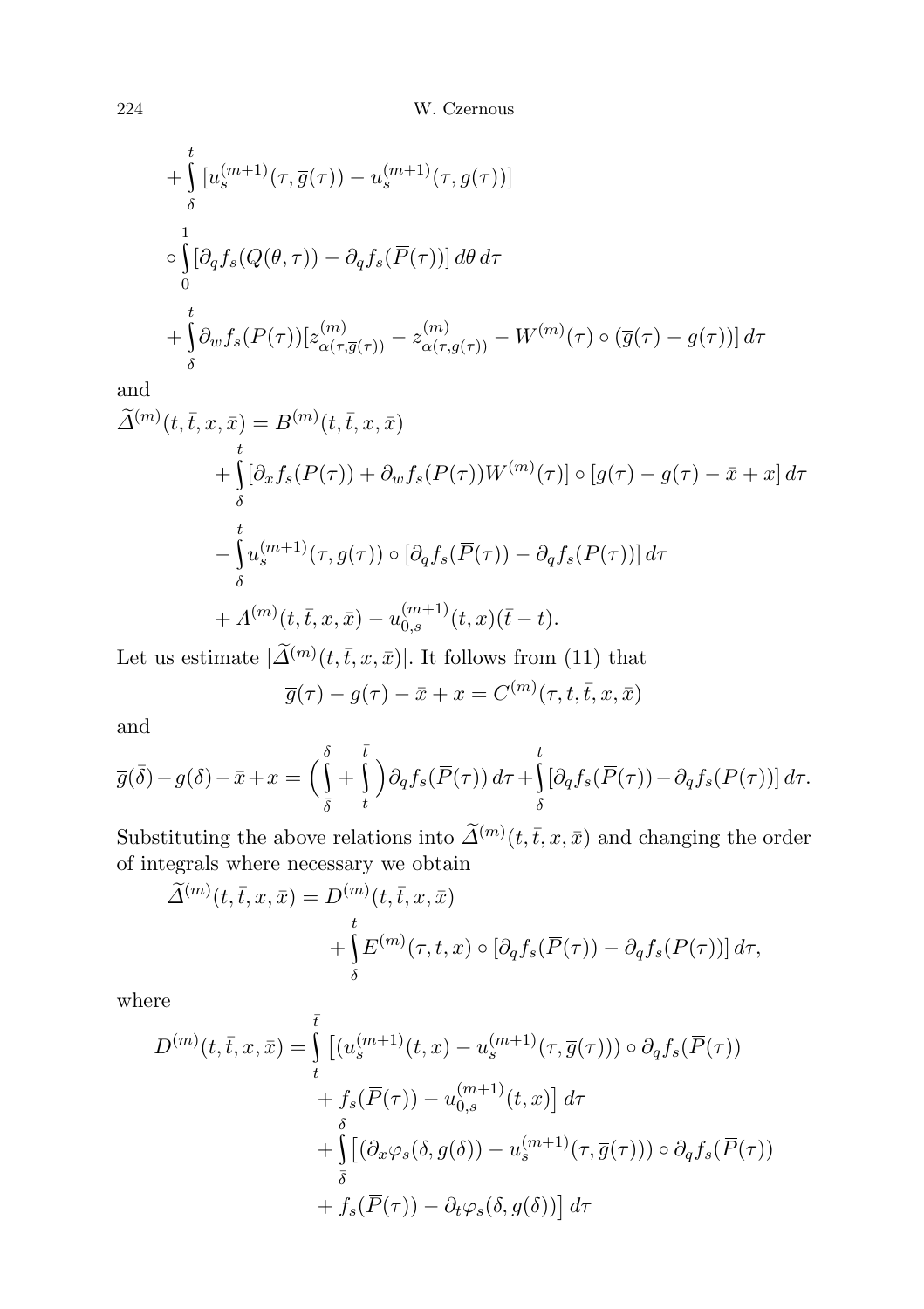and

$$
E^{(m)}(\tau, t, x) = -u_s^{(m+1)}(\tau, g(\tau)) + \partial_x \varphi_s(\delta, g(\delta))
$$
  
+ 
$$
\int_{\delta}^{\tau} [\partial_x f_s(P(\xi)) + \partial_w f_s(P(\xi)) W^{(m)}(\xi)] d\xi.
$$

The next claim is that  $E(\tau, t, x) = 0$  for  $(t, x), (\bar{t}, \bar{x}) \in E_c$  and  $\tau \in [0, c]$ . To see this, write (21) at the point  $(\tau, g(\tau))$  and note that

$$
g_s[z^{(m)}, u_s^{(m+1)}](\xi, \tau, g(\tau)) = g_s[z^{(m)}, u_s^{(m+1)}](\xi, t, x) = g(\xi).
$$

Thus  $\widetilde{\Delta}^{(m)}(t,\bar{t},x,\bar{x}) = D^{(m)}(t,\bar{t},x,\bar{x})$ . We conclude from (22) and Lemma 2.1 that there is  $C_1 \in \mathbb{R}_+$  such that

(33) 
$$
|\widetilde{\Delta}^{(m)}(t,\bar{t},x,\bar{x})| \leq C_1[|\bar{t}-t|+||\bar{x}-x||]^2.
$$

We will now estimate  $\overline{\Delta}^{(m)}(t,\overline{t},x,\overline{x})$ . It follows from Assumption H[f] that

$$
\|\partial_x f_s(Q(s,\tau)) - \partial_x f_s(P(\tau))\| \le L\bar{d} \|\overline{g}(\tau) - g(\tau)\|
$$

and similar estimates hold for  $\partial_w f_s$ ,  $\partial_q f_s$ . An easy computation shows that

$$
|A^{(m)}(t,\bar{t},x,\bar{x})| \leq s_2(|\bar{\delta}-\delta|+||\bar{g}(\bar{\delta})-g(\delta)||)^2,
$$
  

$$
||z^{(m)}_{\alpha(\tau,\bar{g}(\tau))}-z^{(m)}_{\alpha(\tau,g(\tau))}||_D \leq dr_0||\bar{g}(\tau)-g(\tau)||,
$$
  

$$
||u_s^{(m+1)}(\tau,\bar{g}(\tau))-u_s^{(m+1)}(\tau,g(\tau))|| \leq p_1||\bar{g}(\tau)-g(\tau)||.
$$

Since  $\partial z^{(m)} = (u_0^{(m)})$  $\binom{m}{0}, u^{(m)}$  on  $E_c^*$ , we have

$$
||z_{\alpha(\tau,\overline{g}(\tau))}^{(m)} - z_{\alpha(\tau,g(\tau))}^{(m)} - W^{(m)}(\tau) \circ [\overline{g}(\tau) - g(\tau)]||_D \leq n\overline{\omega} ||\overline{g}(\tau) - g(\tau)||^2.
$$

The above estimates and the definition of  $\bar{\Delta}^{(m)}(t,\bar{t},x,\bar{x})$  yield

(34) 
$$
\overline{\Delta}^{(m)}(t,\overline{t},x,\overline{x}) \leq s_2(|\overline{\delta}-\delta|+||\overline{g}(\overline{\delta})-g(\delta)||)^2 + A^* \int_{\delta}^{t} ||\overline{g}(\tau)-g(\tau)||^2 d\tau,
$$

where  $A^* = Bn\bar{\omega} + L\bar{d}^2$ . It follows from Lemma 2.1 that there is  $C_2 \in \mathbb{R}_+$ such that

(35) 
$$
\bar{\Delta}^{(m)}(t,\bar{t},x,\bar{x}) \leq C_2[|\bar{t}-t|+||\bar{x}-x||]^2.
$$

Adding inequalities (33) and (35), we get (31), and from arbitrariness of  $(t, x), (\bar{t}, \bar{x}) \in E_c$ , and  $s \in \mathcal{S}$ ,

$$
\partial z^{(m+1)} = (u_0^{(m+1)}, u^{(m+1)}) \quad \text{on } E_c.
$$

This completes the proof of (29).

We now prove that  $z^{(m+1)} \in C_{\varphi,c}^L[d]$ . It is clear that  $z^{(m+1)}$  is continuous on  $E_c$  and  $z^{(m+1)} = \varphi$  on  $E_0 \cup \partial_0 E$ . Moreover, it follows from Assumption  $H[c, d, p]$  and (29) that  $||z^{(m+1)}(t, x) - z^{(m+1)}(\bar{t}, \bar{x})|| \le d||\bar{t} - t| + ||\bar{x} - x||$ .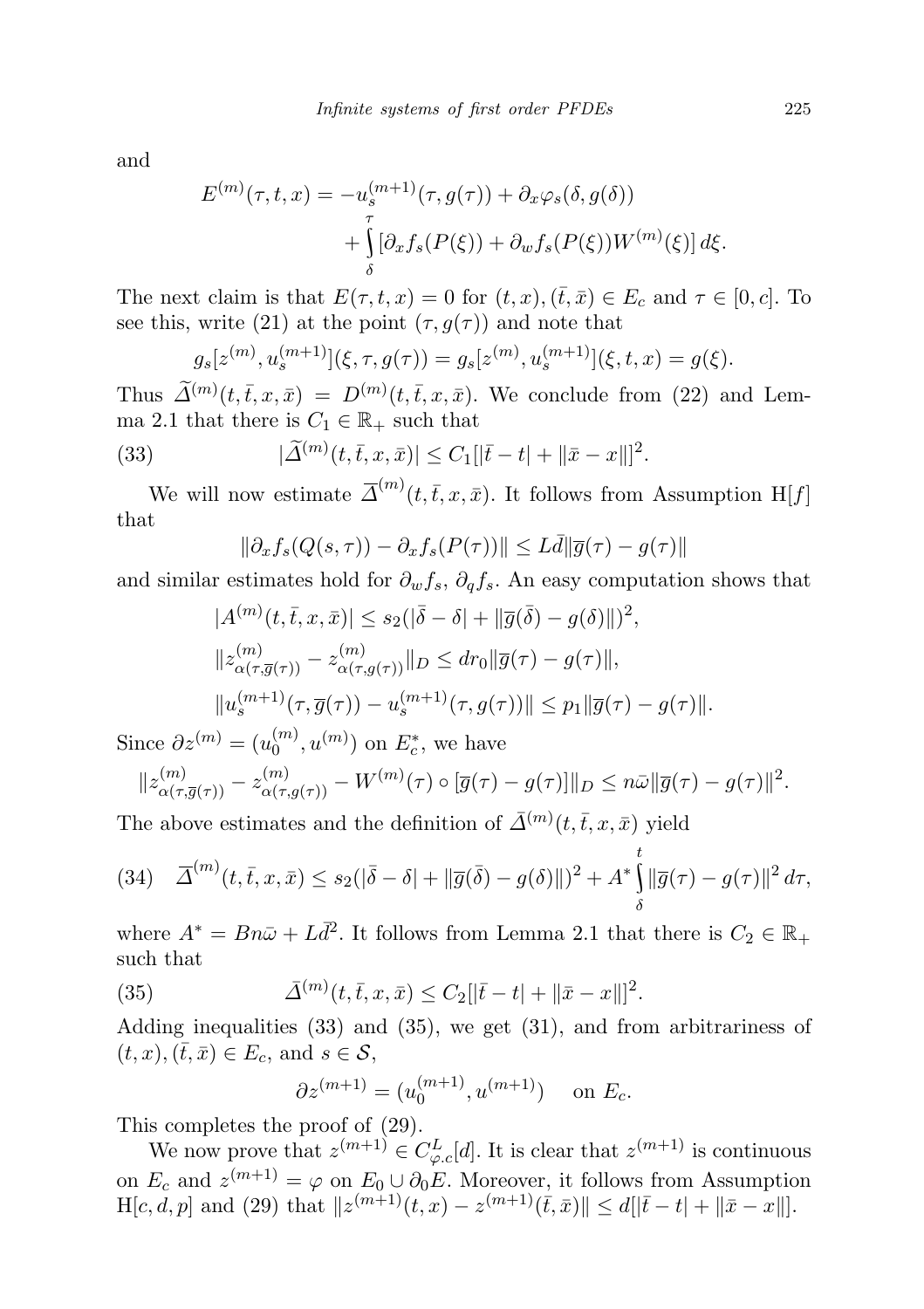It remains to prove  $u_0^{(m+1)} \in C_{\varphi,c}^L[p;1]$ . Clearly,  $u_0^{(m+1)}$  $\binom{m+1}{0}$  is continuous on  $E_c$  and  $u_0^{(m+1)} = \partial_t \varphi$  on  $E_0 \cup \partial_0 E$ . Furthermore, Assumption H[c, d, p] implies  $||u_0^{(m+1)}||$  $\|v_0^{(m+1)}(t,x)\| \leq p_0$  and  $\|u_0^{(m+1)}\|$  $u_0^{(m+1)}(t,x) - u_0^{(m+1)}$  $\|v_0^{(m+1)}(\bar{t},\bar{x})\| \leq p_1[|\bar{t}-t| +$  $\|\bar{x} - x\|$ . ■

Now we prove that the sequence  $\{(z, u_0, u)^{(m)}\}$  is uniformly convergent on  $E_c$ .

LEMMA 3.6. If Assumptions  $H[\alpha]$ ,  $H[f]$  and  $H[c]$  are satisfied, then the sequence  $\{(z, u_0, u)^{(m)}\}$  is uniformly convergent on  $E_c$ .

*Proof.* For  $t \in [0, c]$  and  $m \geq 1$ , we set

$$
Z^{(m)}(t) = \|z^{(m)} - z^{(m-1)}\|_t, \quad U^{(m)}(t) = \|u^{(m)} - u^{(m-1)}\|_{(t)}.
$$

It follows from Lemma 2.1 that

$$
||g[z^{(m)}, u^{(m+1)}](\tau, t, x) - g[z^{(m-1)}, u^{(m)}](\tau, t, x)||
$$
  

$$
\leq \overline{C} \Big|_t^{\tau} [Z^{(m)}(\xi) + U^{(m+1)}(\xi)] d\xi \Big|
$$

and

$$
\begin{aligned} |\delta_s[z^{(m)}, u_s^{(m+1)}](t,x) - \delta_s[z^{(m-1)}, u_s^{(m)}](t,x)| \\ &\leq \widehat{C} \int_0^t [Z^{(m)}(\tau) + U^{(m+1)}(\tau)] \, d\tau, \quad s \in \mathcal{S}. \end{aligned}
$$

Hence we obtain the integral inequality

$$
U^{(m+1)}(t) \leq \widetilde{A} \int_{0}^{t} U^{(m+1)}(\tau) d\tau
$$
  
+ 
$$
\int_{0}^{t} [\widetilde{B}Z^{(m-1)}(\tau) + \widetilde{A}Z^{(m)}(\tau) + \widetilde{B}U^{(m)}(\tau)] d\tau
$$

for some constants  $\widetilde{A}, \widetilde{B} \in \mathbb{R}_+$ , independent of m. The above estimate and the Gronwall inequality yield

$$
U^{(m+1)}(t) \le e^{\widetilde{A}c} \int_{0}^{t} [\widetilde{B}Z^{(m-1)}(\tau) + \widetilde{A}Z^{(m)}(\tau) + \widetilde{B}U^{(m)}(\tau)] d\tau, \quad m \ge 1.
$$

An easy computation shows that there is a constant  $\overline{B} \in \mathbb{R}_+$  independent of m, such that

$$
Z^{(m+1)}(t) \le \overline{B} \int_{0}^{t} \left[ Z^{(m)}(\tau) + U^{(m+1)}(\tau) \right] d\tau.
$$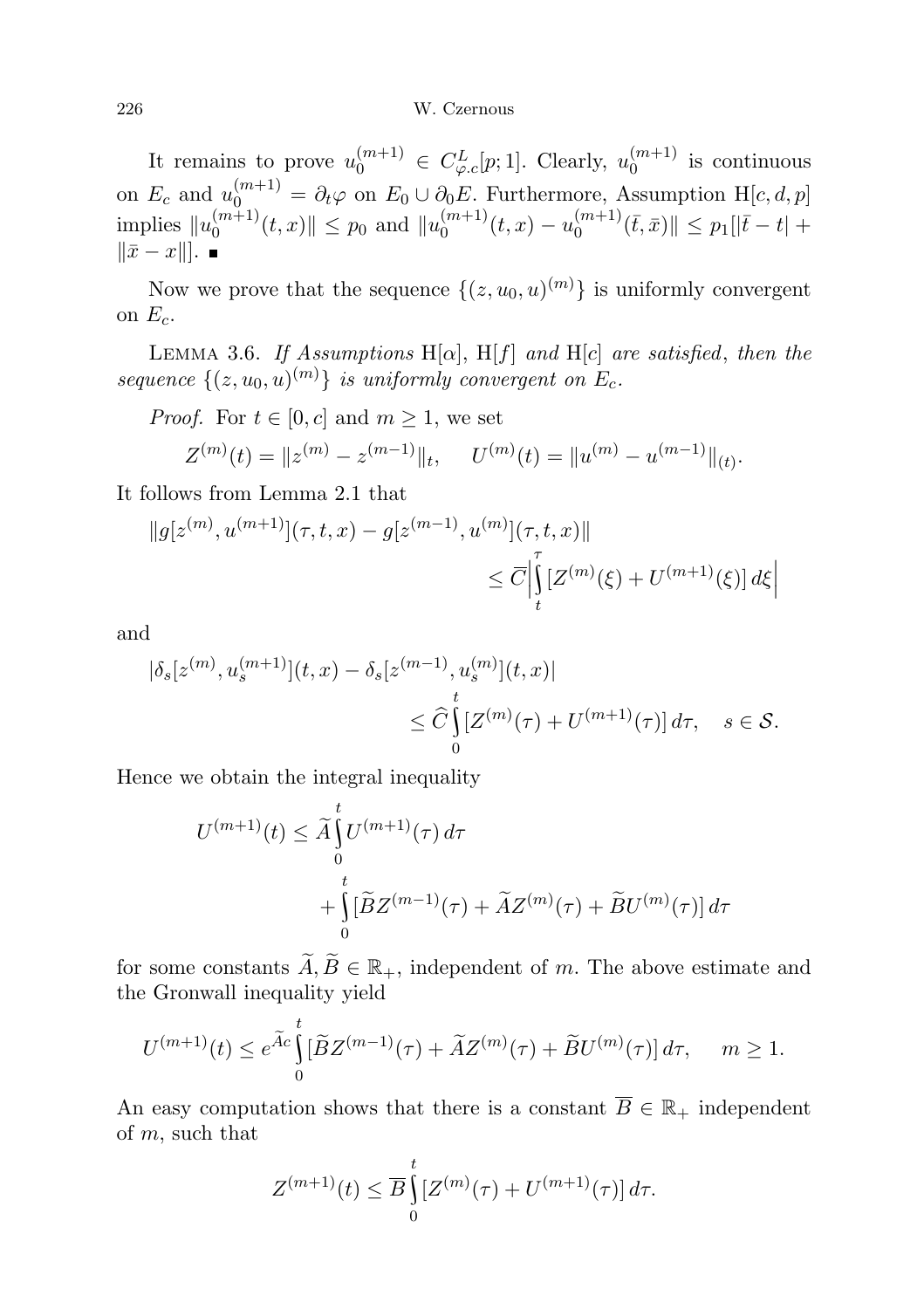The above two inequalities yield

(36) 
$$
Z^{(m+1)}(t) + U^{(m+1)}(t) \leq D_1 \int_0^t [Z^{(m)}(\tau) + U^{(m)}(\tau)] d\tau + D_2 \int_0^t Z^{(m-1)}(\tau) d\tau
$$

for all  $m \geq 1$  and some  $D_1, D_2 \in \mathbb{R}_+$ . We define the norm in the space  $C([0, c], \mathbb{R})$  as follows:

$$
\|\zeta\|_{\lambda} = \max\{|\zeta(t)|e^{-\lambda t} : t \in [0, c]\},\
$$

where  $\lambda > D_1 + D_2$ . According to (36), we have

$$
Z^{(m+1)}(t) + U^{(m+1)}(t)
$$
  
\n
$$
\leq D_1 \int_{0}^{t} [Z^{(m)}(\tau) + U^{(m)}(\tau)] d\tau + D_2 \int_{0}^{t} Z^{(m-1)}(\tau) d\tau
$$
  
\n
$$
= D_1 \int_{0}^{t} [Z^{(m)}(\tau) + U^{(m)}(\tau)] e^{-\lambda \tau} e^{\lambda \tau} d\tau + D_2 \int_{0}^{t} Z^{(m-1)}(\tau) e^{-\lambda \tau} e^{\lambda \tau} d\tau
$$
  
\n
$$
\leq D_1 ||Z^{(m)} + U^{(m)}||_{\lambda} \int_{0}^{t} e^{\lambda \tau} d\tau + D_2 ||Z^{(m-1)}||_{\lambda} \int_{0}^{t} e^{\lambda \tau} d\tau
$$
  
\n
$$
= \frac{D_1}{\lambda} ||Z^{(m)} + U^{(m)}||_{\lambda} (e^{\lambda t} - 1) + \frac{D_2}{\lambda} ||Z^{(m-1)}||_{\lambda} (e^{\lambda t} - 1)
$$
  
\n
$$
\leq \left( \frac{D_1}{\lambda} ||Z^{(m)} + U^{(m)}||_{\lambda} + \frac{D_2}{\lambda} ||Z^{(m-1)}||_{\lambda} \right) e^{\lambda t}
$$

for  $t \in [0, c]$ . It follows that

$$
|Z^{(m+1)}(t) + U^{(m+1)}(t)|e^{-\lambda t} \le \frac{D_1}{\lambda} ||Z^{(m)} + U^{(m)}||_{\lambda} + \frac{D_2}{\lambda} ||Z^{(m-1)}||_{\lambda}
$$

for  $t \in [0, c]$ . Writing  $y^{(m)} = ||Z^{(m)} + U^{(m)}||$ <sub> $\lambda$ </sub> yields

$$
0 \le y^{(m+1)} \le \gamma_1 y^{(m)} + \gamma_2 y^{(m-1)}.
$$

Moreover, from Lemmata 3.3 and 3.5 we get  $y^{(1)}, y^{(2)} \le 2(d\bar{b} + \tilde{p})$ , where  $\tilde{p} = \min\{p_0, p, \bar{b}\}$  and  $\bar{b} = \min\{b, c\}$ . From the above and from the stability  $\widetilde{p} = \min\{p_0, p_1\overline{b}\}\$  and  $\overline{b} = \min\{b, c\}$ . From the above and from the stability theory for difference equations (using the fact that  $\gamma_1 + \gamma_2 < 1$ ), there exist  $C \in \mathbb{R}_+$  and  $q \in (0,1)$  such that

$$
y^{(m)} \le Cq^m \quad \text{ for } m \in \mathbb{N}.
$$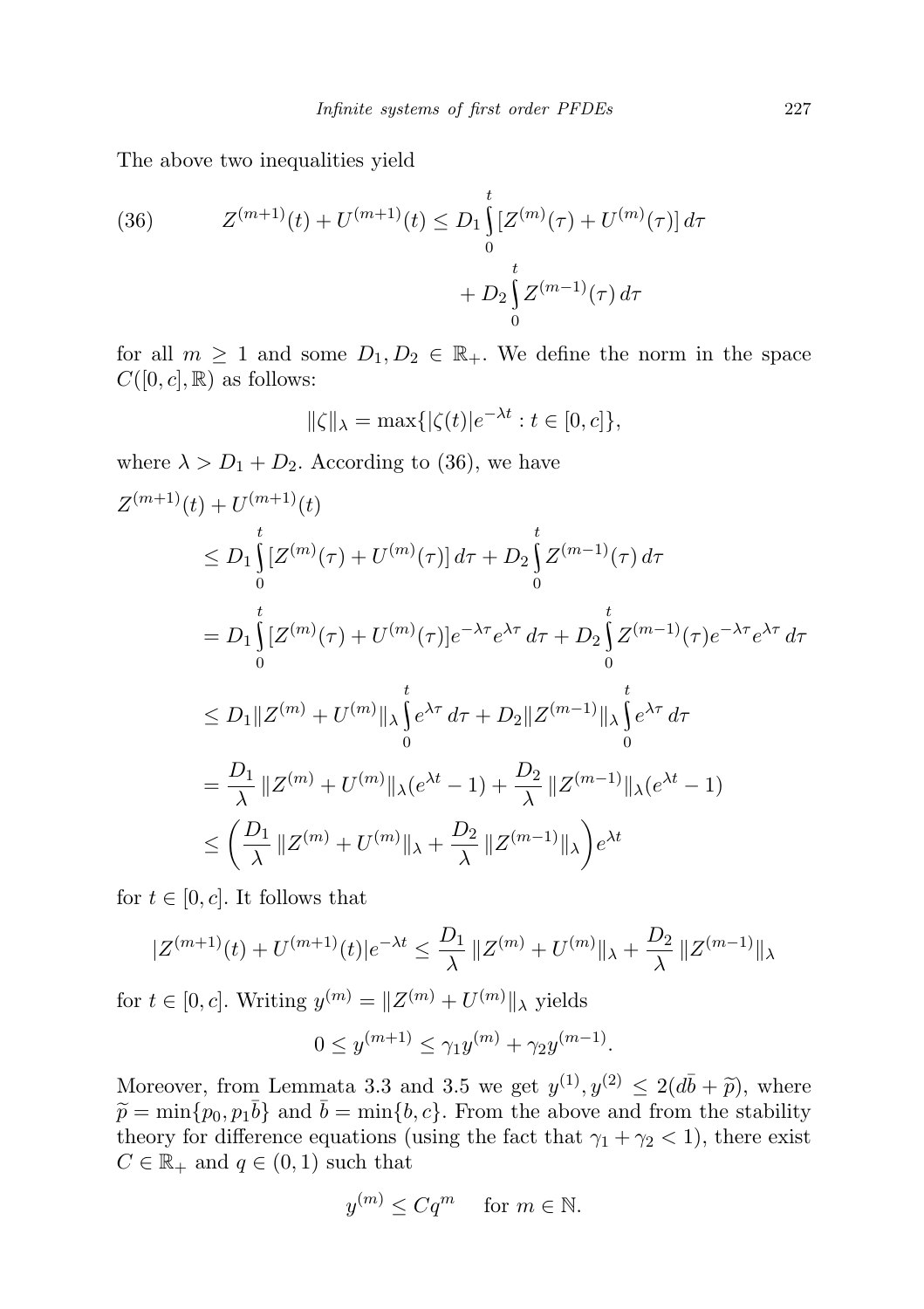228 W. Czernous

By the above inequality,  $\{z^{(m)}\}, \{u^{(m)}\}$  are Cauchy sequences in  $C_{\varphi,c}^L[d]$ ,  $C_{\varphi,c}^L[p;n]$ , hence are uniformly convergent. Now, define

$$
U_0^{(m)}(t) = ||u_0^{(m)} - u_0^{(m-1)}||_t.
$$

Note that from (22) we get

$$
U_0^{(m+1)}(t) \le B[Z^{(m)}(t) + U^{(m+1)}(t)] \le BC(1+q)q^m.
$$

Since Lemma 3.3 implies  $U_0^{(1)}$  $\tilde{v}_0^{(1)}(t) \leq 2\tilde{p}, \{u_0^{(m)}\}$  $\binom{m}{0}$  is a Cauchy sequence (in  $C_{\varphi,c}^{L}[p;1]$  as well, and hence is uniformly convergent.

4. Existence of solutions of nonlinear mixed problems. We can now state the main result on the existence of classical solutions to problem (1), (2). For a function  $\varphi \in C^{1,L}[s]$  and  $\tau \in [0,a]$  we write

$$
\|\varphi\|_{\tau} = \max\{\|\varphi(t, x)\| : (t, x) \in E_0 \cup \partial_0 E_{\tau}\},
$$
  

$$
\|\partial_t \varphi\|_{\tau} = \max\{\|\partial_t \varphi(t, x)\| : (t, x) \in E_0 \cup \partial_0 E_{\tau}\},
$$
  

$$
\|\partial_x \varphi\|_{\tau} = \max\{\|\partial_x \varphi(t, x)\| : (t, x) \in E_0 \cup \partial_0 E_{\tau}\}.
$$

THEOREM 4.1. If Assumptions  $H[\alpha]$ ,  $H[f]$  and  $H[c]$  are satisfied, then, for every  $\varphi \in C^{1,L}[s]$ , there exists a solution  $v : E_c^* \to X$  of problem (1), (2). Moreover,  $v \in C_{\varphi,c}^L[d]$  and  $\partial v \in C_{\varphi,c}^L[p;1+n]$ .

If  $\bar{\varphi} \in C^{1,L}[s]$  and  $\bar{v} \in C^L_{\bar{\varphi},c}[d]$  is a solution of system (1) with initial boundary condition  $z = \overline{\varphi}$  on  $E_0 \cup \partial_0 E$ , then there is  $\Lambda_c \in \mathbb{R}_+$  such that for  $0 \leq t \leq c$ 

(37) 
$$
\|\bar{v} - v\|_{t} + \|\partial_t v - \partial_t \bar{v}\|_{(t)} + \|\partial_x v - \partial_x \bar{v}\|_{(t)} \leq \Lambda_c [\|\bar{\varphi} - \varphi\|_{t} + \|\partial_t \varphi - \partial_t \bar{\varphi}\|_{t} + \|\partial_x \varphi - \partial_x \bar{\varphi}\|_{t}].
$$

*Proof.* It follows from Lemmata 3.5 and 3.6 that there is  $v \in C_{\varphi,c}^L[d]$ such that

$$
v(t,x) = \lim_{m \to \infty} z^{(m)}(t,x), \quad \partial z(t,x) = \lim_{m \to \infty} u^{(m)}(t,x)
$$

uniformly on  $E_c$ . Thus, we get

$$
v(t,x) = F[v, \partial_x v](t,x), \quad \partial_x v(t,x) = G[v, \partial_t v, \partial_x v](t,x),
$$

and

$$
g_s[v, \partial_x v_s](\tau, t, x) = x + \int_{\tau}^t \partial_q f_s(P_s[v, \partial_x v_s](\xi, t, x)) d\xi.
$$

Moreover, the initial boundary conditions

$$
v = \varphi, \quad \partial v = \partial \varphi \quad \text{on } E_0 \cup \partial_0 E_c
$$

are satisfied. It follows that v is a classical solution of problem  $(1), (2)$ on  $E_c^*$ . The proof is similar to the proof of the corresponding properties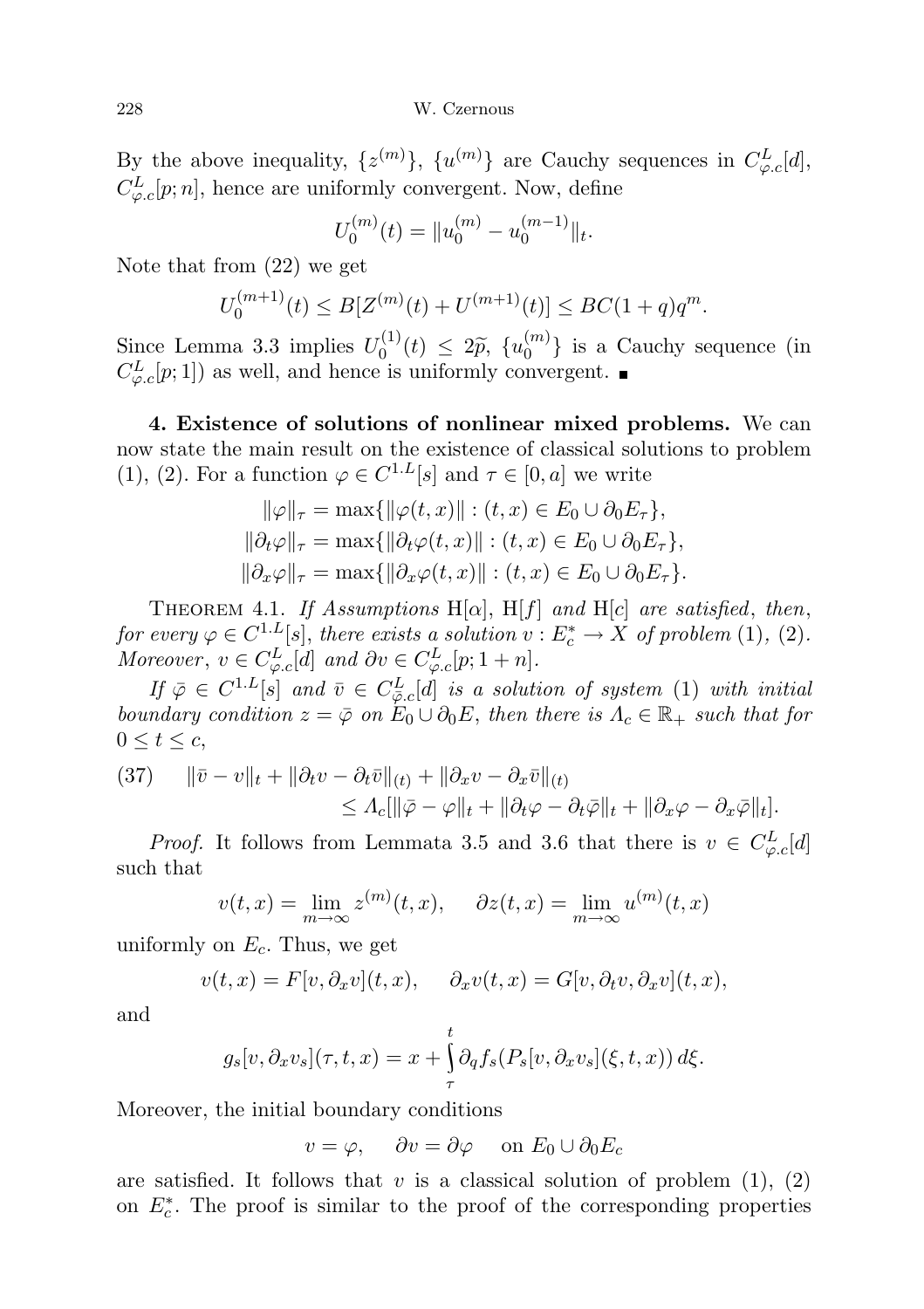for initial-value or initial boundary value problems considered in [3] and [8] (Chapter 4). The details are omitted.

We now prove (37). To this end, we first prove

 $(38)\ \ \|\bar{v}-v\|_t + \|\partial_x v - \partial_x \bar{v}\|_{(t)} \leq \Lambda_c[\|\bar{\varphi}-\varphi\|_t + \|\partial_t \varphi - \partial_t \bar{\varphi}\|_t + \|\partial_x \varphi - \partial_x \bar{\varphi}\|_t]$ 

for  $0 \le t \le c$ . The functions  $(\bar{v}, \partial_x \bar{v})$  satisfy the integral functional system (16), (17) and the initial boundary condition (18) with  $\bar{\varphi}$  instead of  $\varphi$ . It easily follows that there are  $\Lambda_0, \Lambda_1 \in \mathbb{R}_+$  such that

$$
\|\bar{v} - v\|_{t} + \|\partial_x v - \partial_x \bar{v}\|_{(t)} \le A_0[\|\bar{\varphi} - \varphi\|_{t} + \|\partial_t \varphi - \partial_t \bar{\varphi}\|_{t} + \|\partial_x \varphi - \partial_x \bar{\varphi}\|_{t}] + A_1 \iiint\limits_{0}^{t} \|\bar{v} - v\|_{\tau} + \|\partial_x v - \partial_x \bar{v}\|_{(\tau)}\, d\tau, \quad 0 \le t \le c.
$$

Using the Gronwall inequality, we get (38) with  $\overline{A}_c = A_0 \exp(A_1 c)$ . Moreover, from (17) we have

$$
\|\partial_t v - \partial_t \bar{v}\|_{(t)} \le \|\partial_t \varphi - \partial_t \bar{\varphi}\|_{t} + B[\|\bar{v} - v\|_{t} + \|\partial_x v - \partial_x \bar{v}\|_{(t)}], \quad 0 \le t \le c,
$$

which, together with (38), yields (37) with  $\Lambda_c = 1 + (1 + B)\Lambda_c$ .

Remark 4.2. Note that a corresponding existence result for systems of equations with deviated argument, or integral-differential equations, of the form given in Examples 1.1, 1.2, may be easily obtained from the preceding theorem.

Remark 4.3. The theory presented in this paper may be easily extended to systems of equations with several function variables:

$$
\partial_t z_s(t,x) = f_s(t,x,z_{\alpha_1(t,x)},z_{\alpha_2(t,x)},\ldots,z_{\alpha_n(t,x)},\partial_x z_s(t,x)), \quad s \in \mathcal{S},
$$

with the initial-boundary condition (2). Such a model would allow one to consider mixed problems with both deviated argument and a classical argument:

$$
\partial_t z_s(t,x) = f_s(t,x,z_{\alpha(t,x)},z(t,x),\partial_x z_s(t,x)), \quad s \in \mathcal{S},
$$

and to obtain existence results for them.

## References

- [1] P. Brandi and R. Ceppitelli, On the existence of the solution of a nonlinear functional partial differential equations of the first order, Atti Sem. Mat. Fis. Univ. Modena 29 (1980), 166–186.
- $[2] \quad -,-$ , Existence, uniqueness and continuous dependence for a hereditary nonlinear functional partial differential equation of the first order, Ann. Polon. Math. 47 (1986), 121–136.
- [3] W. Czernous, Generalized solutions of mixed problems for first order partial functional differential equations, Ukrainian Math. J. 58 (2006), 904–936.